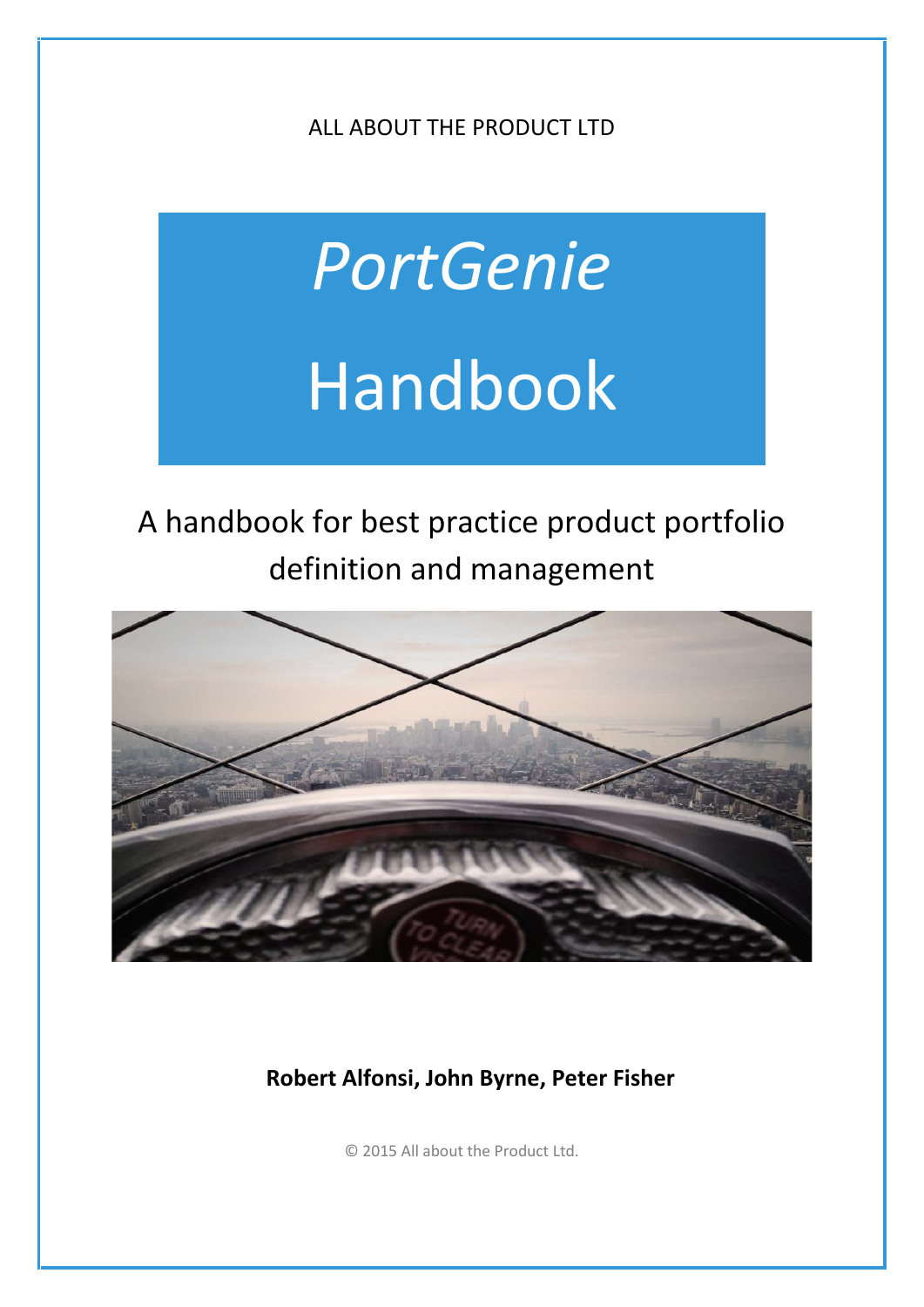# A foreword from the authors

#### **Purpose and Scope**

We designed *PortGenie* to support businesses to create more compelling and valuable product portfolios through improving their Product Portfolio management activities. It does this by offering a framework around which processes, information management and organizational development activities can be built.

Now by its nature, Product Portfolio Management is an incredibly complex activity in terms of business understanding, organizational impact and strategic importance; *PortGenie* aims to provide clarity and engage the whole organization in a common direction.

We built *PortGenie* as a framework rather than a rigid prescription, so it can be readily adapted to fit with the particular set of circumstances which a business finds itself in and therefore play a role for most product businesses.

#### **Origins of** *PortGenie*

We created *PortGenie* based on decades of product portfolio management experience, distilling our key learnings into a form to enable others to reach a state of good practice much faster. Our own experience has taught us that very often mistakes are repeated and best practice learning is lost with organizational transitions. This can cause a huge amount of frustration within the organisation when ineffective practices become the limitation to product and portfolio renewal opportunities.

We noticed that while best practice guides for managing portfolios of *projects* exist, there has been little attention paid for the very important case when the portfolio is made of marketable products and all the additional complexity that entails. Therefore we decided to codify our learnings as the *PortGenie* framework and publish this handbook.

#### **The Authors**

We have had real world product portfolio leadership roles managing portfolios of physical products, software products and internet service products. We have defined and implemented Product Portfolio solutions a number of times in different organizational settings.

*We* founded our consultancy company *All about the Product Ltd* to offer improved solutions for Product Portfolio management and will be happy to assist businesses looking to make improvements.

We wish you the best success with your Product Portfolio Management endeavours.

#### **Robert Alfonsi, John Byrne and Peter Fisher, All about the Product Ltd**

**Contact** www.allabouttheproduct.com

enquiries@allabouttheproduct.com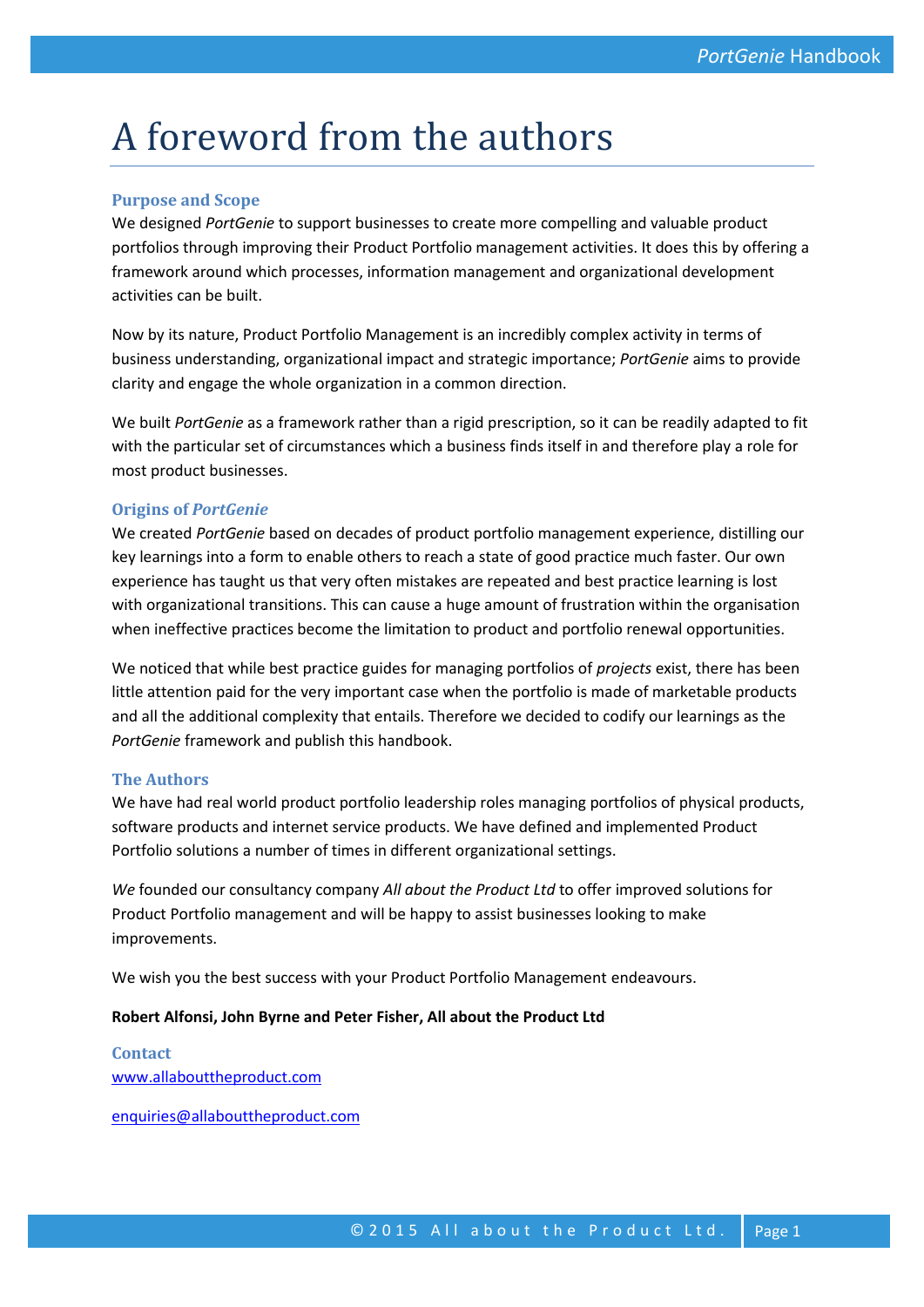# Contents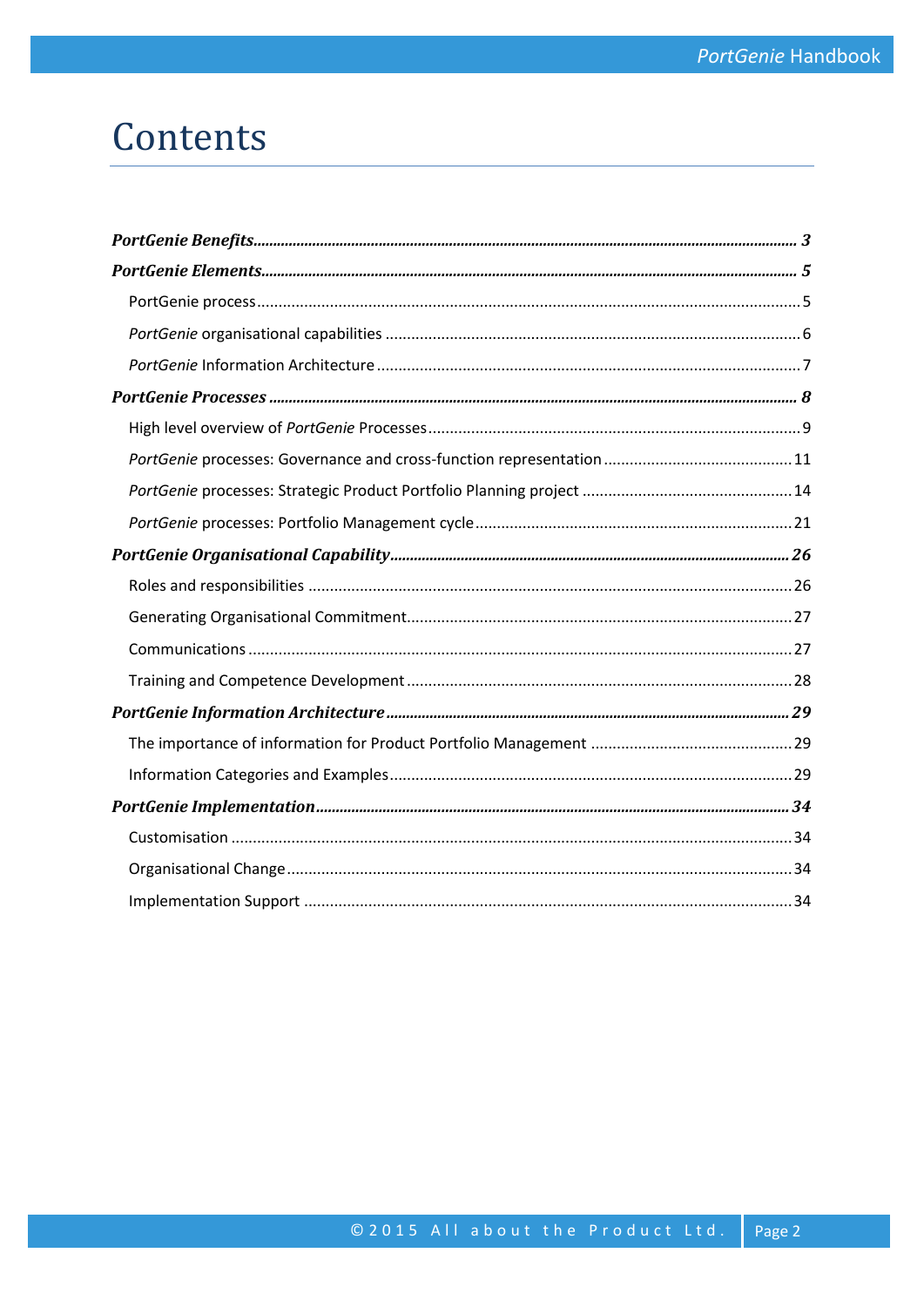# *PortGenie* Benefits

*PortGenie* is a best practice framework to support the strategic planning and management of a portfolio of products. Whilst ultimately the benefits of a well-managed product portfolio are expressed in terms of business goals such as profitability or sales, these targets alone do not directly lead to the desired attributes of a good portfolio management framework. Instead consider the business operation as a whole and the desirable features of success for some key roles within it:

- Business leader : responsible for the business return as a whole
- Head of marketing/products/development or similar functional head roles
- Product execution people: product managers, marketing managers, developers etc.

| <b>Business leader issue</b>                                                                     | <b>PortGenie solution</b>                                                      |  |
|--------------------------------------------------------------------------------------------------|--------------------------------------------------------------------------------|--|
| Visibility of plan and                                                                           | Provides the visibility through a well-defined information architecture        |  |
| current status                                                                                   | spanning from strategic portfolio design through to target tracking            |  |
| <b>Control of key</b>                                                                            | Defines clear milestone & decision points for the definition and delivery of   |  |
| decisions                                                                                        | the product portfolio along with governance                                    |  |
| <b>Maximise return on</b>                                                                        | Provides multiple option analysis to help identify the portfolio plan with the |  |
| business resources                                                                               | best balance of risk and return                                                |  |
| Planning cycle design captures business strategy and embeds it into a<br><b>Driving Strategy</b> |                                                                                |  |
|                                                                                                  | product action plan                                                            |  |

Starting with business leaders, the key issues & *PortGenie* solution benefits:

Moving to the functional head:

| 'Head of' issue            | <b>PortGenie solution</b>                                                       |  |
|----------------------------|---------------------------------------------------------------------------------|--|
| <b>Cross-function</b>      | Facilitates cross function approach through multiple function engagement        |  |
| working                    | in portfolio definition and delivery, along with shared targets                 |  |
| Leadership                 | Defines a governance framework with business leader in accountable role         |  |
| endorsement                | for strategic portfolio definition                                              |  |
| Prioritisation             | Portfolio plan provides the means to define product priorities & justify        |  |
|                            | resource allocations to particular products or projects                         |  |
| <b>Balance of long and</b> | Strategic planning cycle captures strategy & innovation items as well as        |  |
| short term                 | short term issues to provide a balanced portfolio                               |  |
| <b>Overall risk</b>        | Portfolio definition & delivery processes capture the evolving portfolio risks; |  |
|                            | Regular portfolio management review cycle provides means to adjust and          |  |
|                            | adapt the portfolio plan to manage risk                                         |  |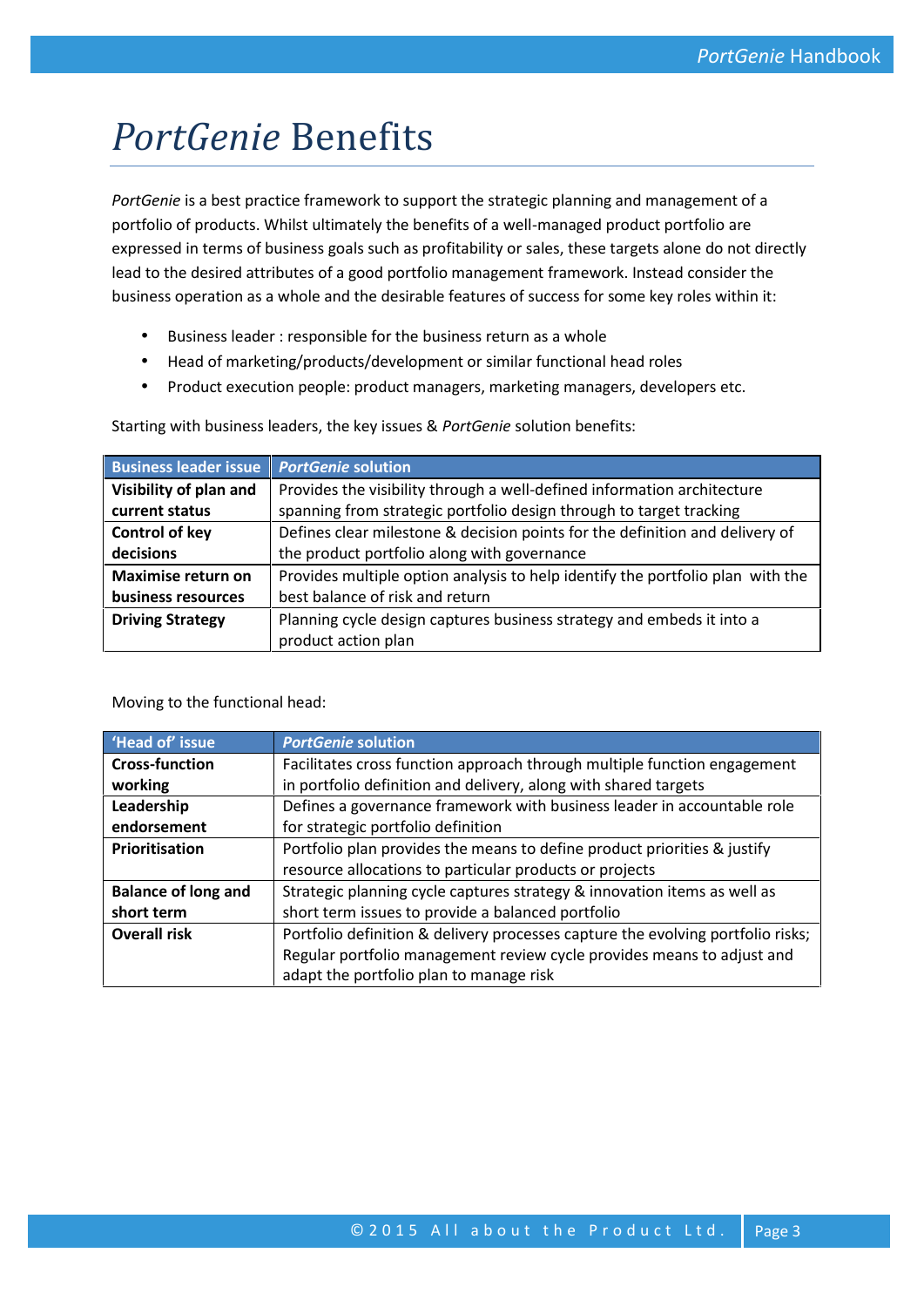Product execution:

| <b>Product execution</b><br><b>issue</b> | <b>PortGenie solution</b>                                                                                                                            |
|------------------------------------------|------------------------------------------------------------------------------------------------------------------------------------------------------|
| Prioritisation                           | Portfolio plan and communications plan provide the means to define and<br>communicate product priorities to all relevant stakeholders                |
| Governance                               | Provides clear decision points for defining and adjusting the product<br>portfolio - effectively start/stop/adjust decisions for individual products |
| Cross-function/one<br>team               | PortGenie requires cross function approach in portfolio design/delivery,<br>placing heavy emphasis on shared targets                                 |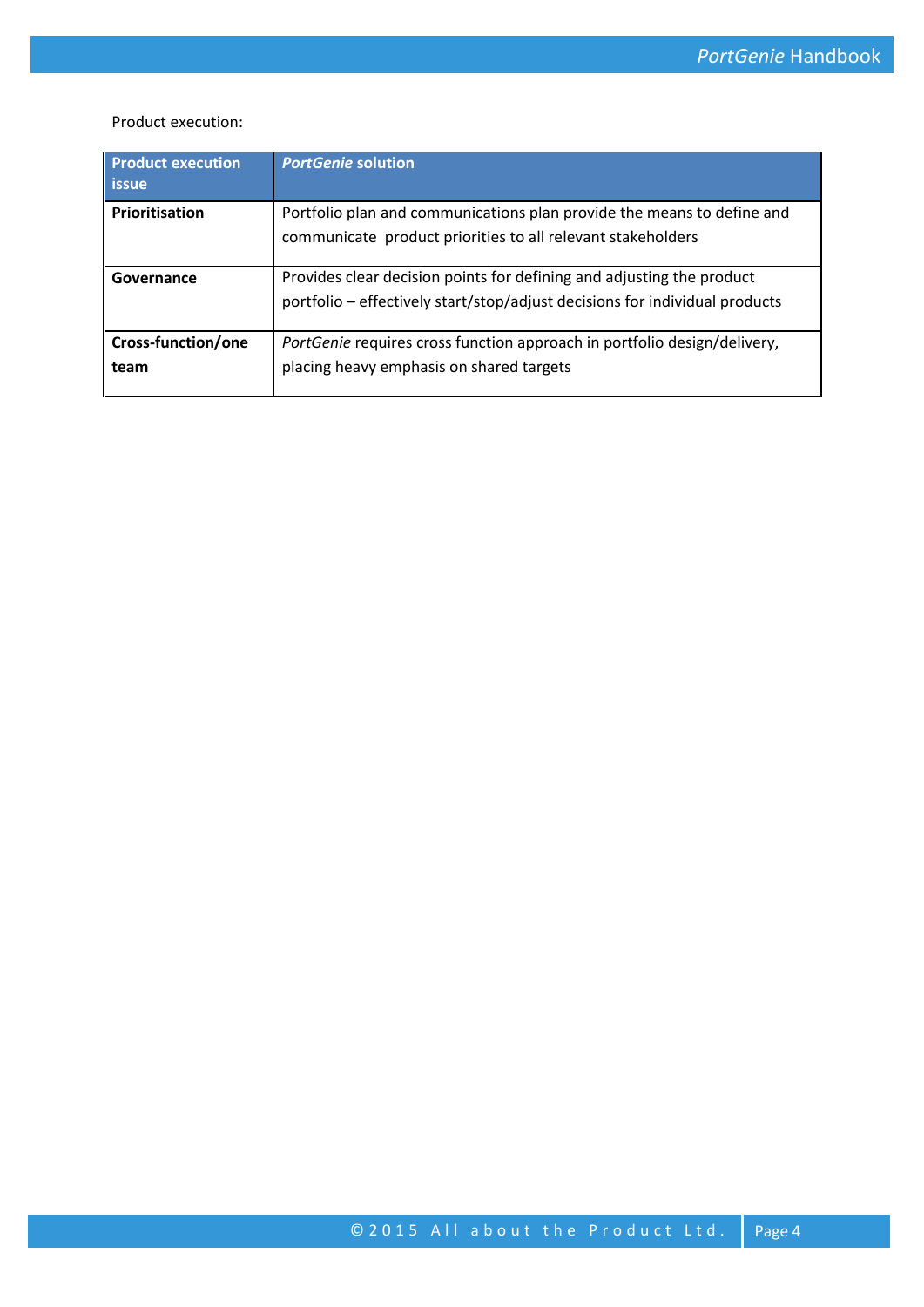# *PortGenie* Elements

*Portgenie*, like any general business system can be decomposed into three strands: **process**, **people** and **content**. When considering the management of products and portfolios in business, then the closely related terms which describe *PortGenie's* framework are **process**, **organisation capabilities** & **information architecture**:

|  |  | <b>Process:</b> |  |
|--|--|-----------------|--|
|  |  |                 |  |

Stages and tasks, key resources, inputs, outputs and governance

#### **Organisation Capabilities:**

Communications, roles and competences, cross functional working

#### **Information Architecture:**

Information to provide visibility, set direction and drive decisions

#### Figure 1: *PortGenie* elements

### **PortGenie process**

*PortGenie's* process is derived from years' of industry experience managing product portfolios. Like best practice in "portfolios of projects", *PortGenie* contains a strategic portfolio planning or definition phase and a product portfolio management delivery phase.

> **Strategic Product** Portfolio Planningdefinition

**Product Portfolio** Managementdelivery

Figure 2: *PortGenie* processes

The *PortGenie* handbook describes the building blocks and governance within each of its main process blocks and how the principle of "options" and closed loop planning is used to build viable & robust product portfolio plans.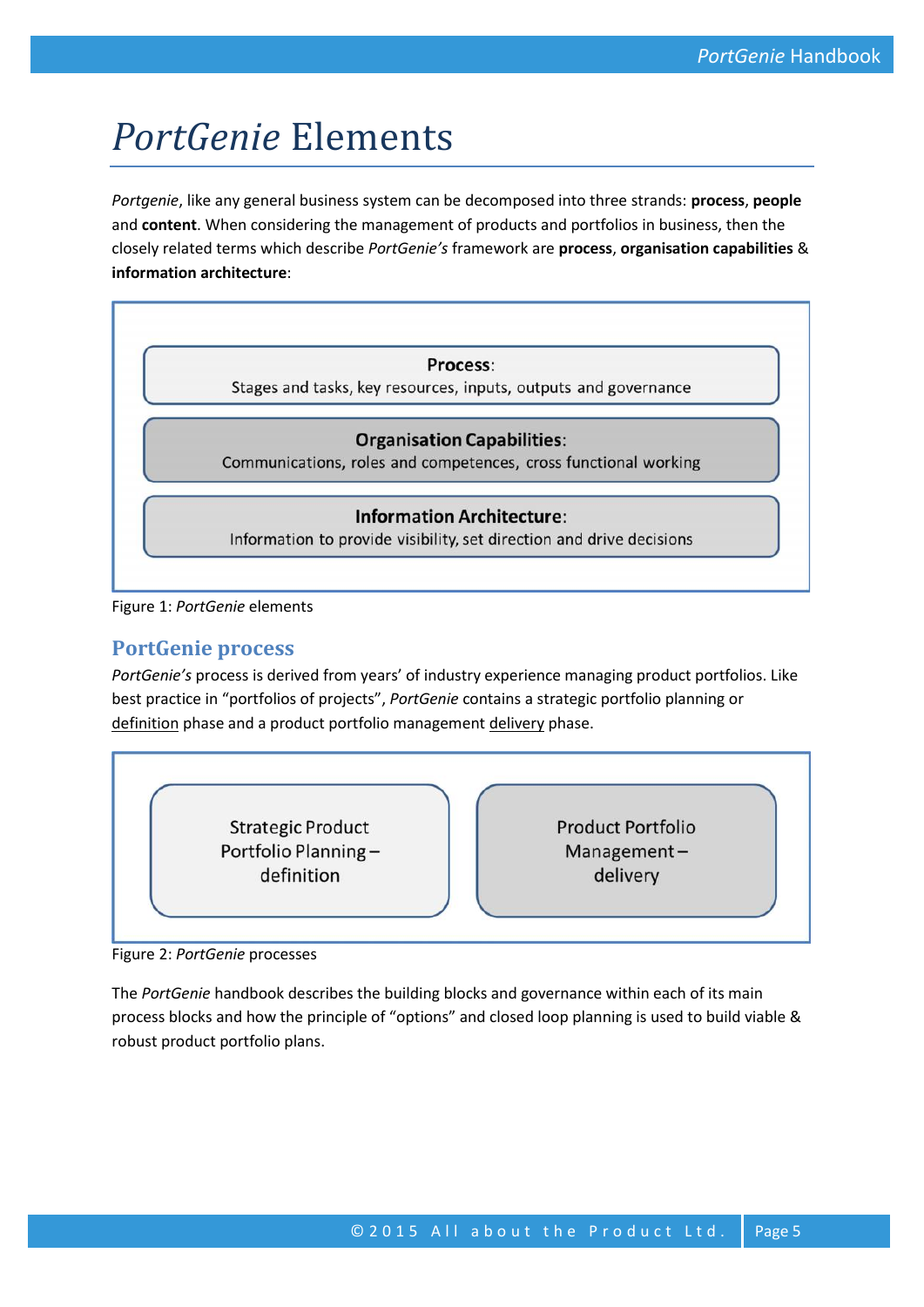# *PortGenie* **organisational capabilities**

Effectively managing a portfolio of products is poses some unique challenges to a business:

| Challenges when managing products as one portfolio                           |
|------------------------------------------------------------------------------|
| Understanding how customers select between products                          |
| Building a consistent and well-structured product offering                   |
| Planning and managing when products are renewed/retired                      |
| Establishing and managing priorities between products                        |
| Driving efficiencies through the use of product platforms                    |
| Planning & defining product ranges to deliver strategy and fight competition |

*PortGenie* considers that a well working portfolio operation requires a foundation of certain organisational behaviours and capabilities in order to answer the challenges above:

- Business leader engagement and sponsorship of portfolio
- Transparent communication & shared understanding of plans
- Cross-functional collaboration and modes of working
- Commitment to common targets and measures
- Competence in driving and managing portfolio operations

Experience shows that these capabilities do not always naturally develop within organisations. For example, as businesses scale and become more complex, there is often a lack of time to focus on the new competences required to effectively manage a set of products as one portfolio.

The *PortGenie* handbook describes the key aspects within organisational capabilities and proposes the means for addressing individual items.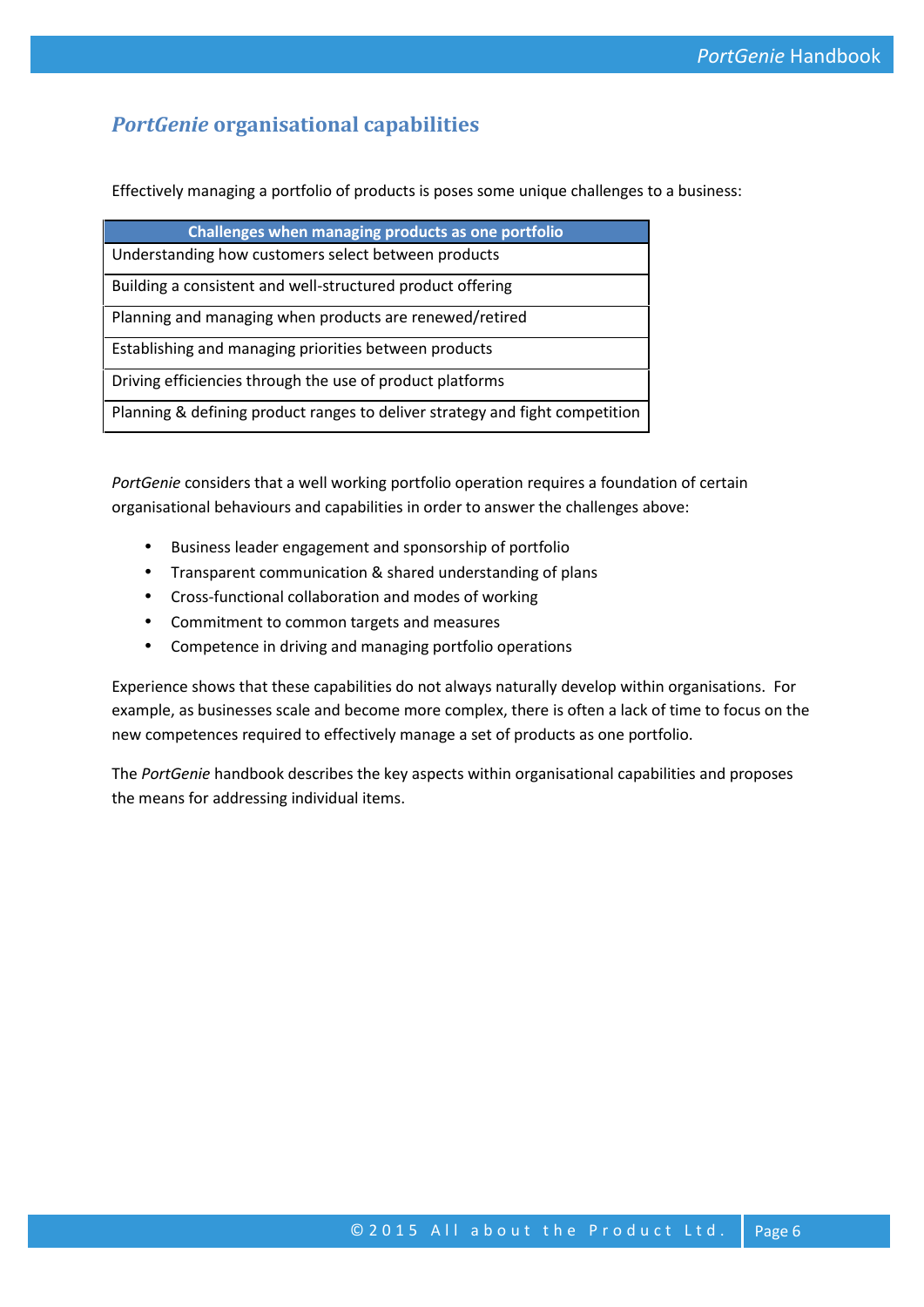# *PortGenie* **Information Architecture**

Information is key for preparing and executing well-structured decisions within a portfolio operation. Plans and targets need to be shared with the right units and people, so decisions and information communication also has to be considered. Different kinds of information are needed by different teams and the information key to a portfolio operation can change depending on the phase e.g. strategic definition phase versus delivery phase.

The *PortGenie* handbook describes the consideration factors, examples and categorisation of information required to maintain the portfolio operation later in the handbook.



Figure 3: *Portgenie* Information Architecture categories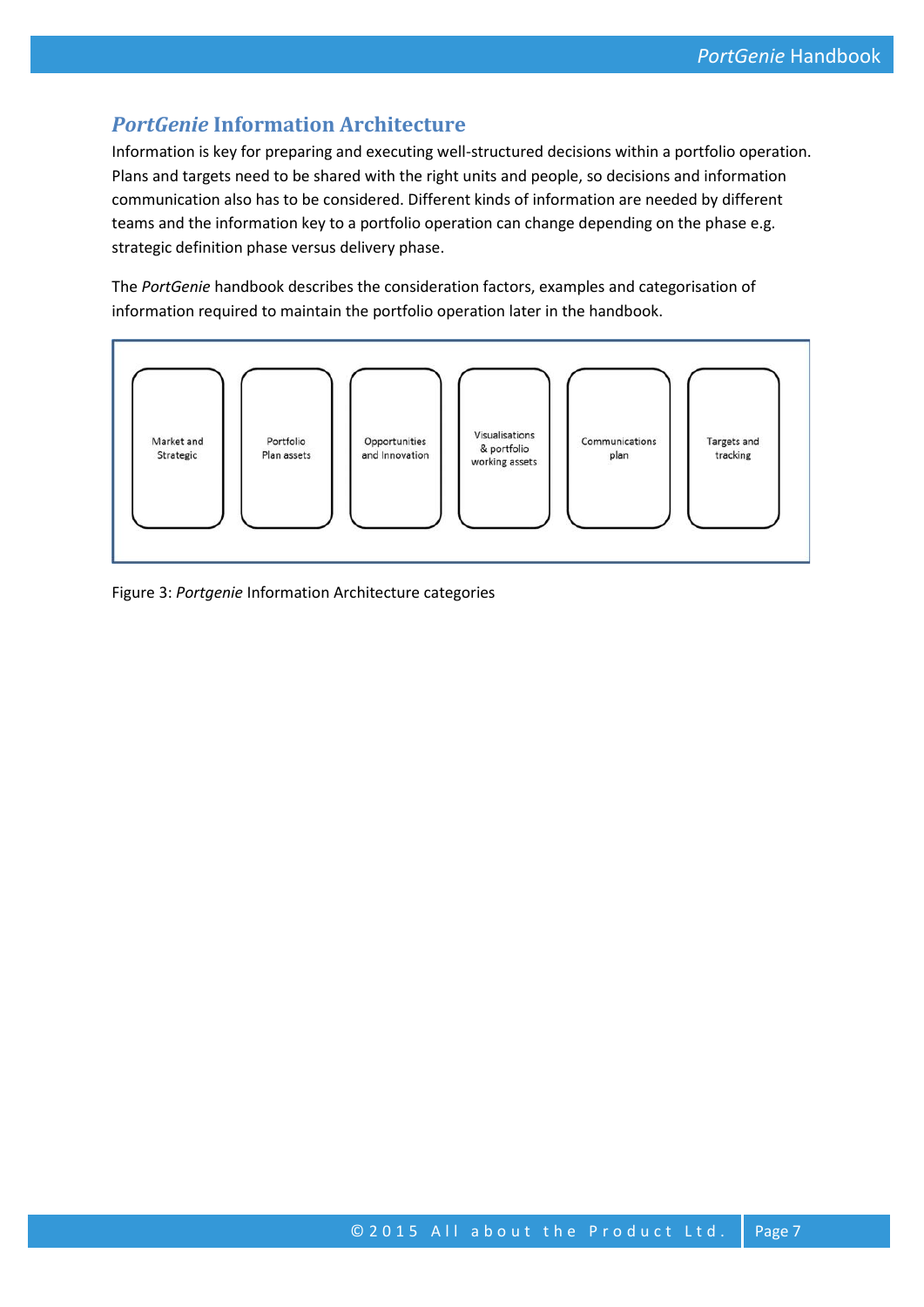# *PortGenie* Processes

The process for *PortGenie* is crafted with the following guiding principles in mind:

- Strategic: Product Portfolios are designed to deliver **company strategy,** not simply evolve.
- Adaptive: Product Portfolios need to **track change** in the market, competition, technology while progressing its own product execution Thus two 'gears' are needed to do this tracking.
- Visibility & control: Good portfolio management requires good decisions and these in turn require holistic **clarity** of the current state, likely future trends as well as good timing.
- Innovative: Sufficient Portfolio space should be created to **allow innovation** to thrive.
- Committed: Product Portfolio execution relies upon cross organisational commitment. This in turn is built on **common ways of working** across functions with clear aims.

In the following process sub-sections, the handbook concentrates on the following aspects:

- High level overview of *PortGenie* processes
- Governance and cross-function representation
- **•** Strategic Portfolio Planning project, milestones & key deliverables
- Product Portfolio Management cycle, milestones and key deliverables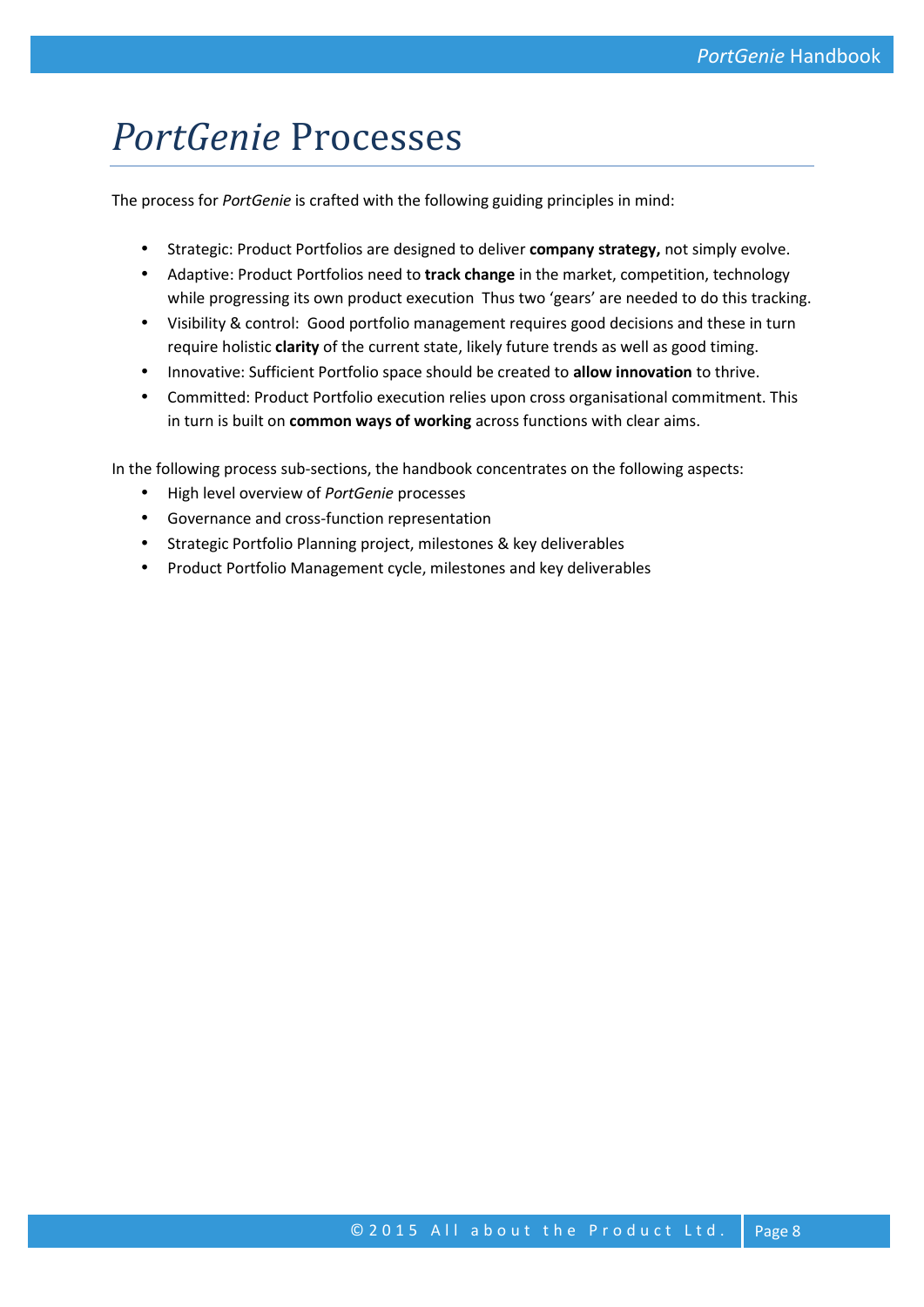# **High level overview of** *PortGenie* **Processes**

Experience informs that two gears are needed for successful portfolio management, one for capturing and executing strategy and the other to track implementation and topical market conditions.



Figure 4: High level view of *PortGenie* process activities

With the ultimate portfolio roadmap decision and communication documents referred to as the "Roadmap Package", figure 4 above shows a high level view of how the package is either created from strategic portfolio planning projects or updated through cycles of the portfolio management process. In either case, the Product Portfolio roadmap plan is a key decision milestone and management review point.

On a practical level, the reason for two different streams to build the roadmap the package is recognising that:

- Significant marketplace shifts are only predicted through taking a focused holistic snapshot. The creation of a product portfolio action plan to drive this kind of shift is very wide in scope, impacts on many functions and reveals many potential options and trade-offs. Consequently the preparation and decision making take longer and are best tackled in a 'project' mode.
- Things change during delivery of a strategic roadmap. The cycle that reacts to change must "spin" fast enough to adapt to internal and external change and so preparation & decision making time become limited. Consequently, the scope for change is also limited.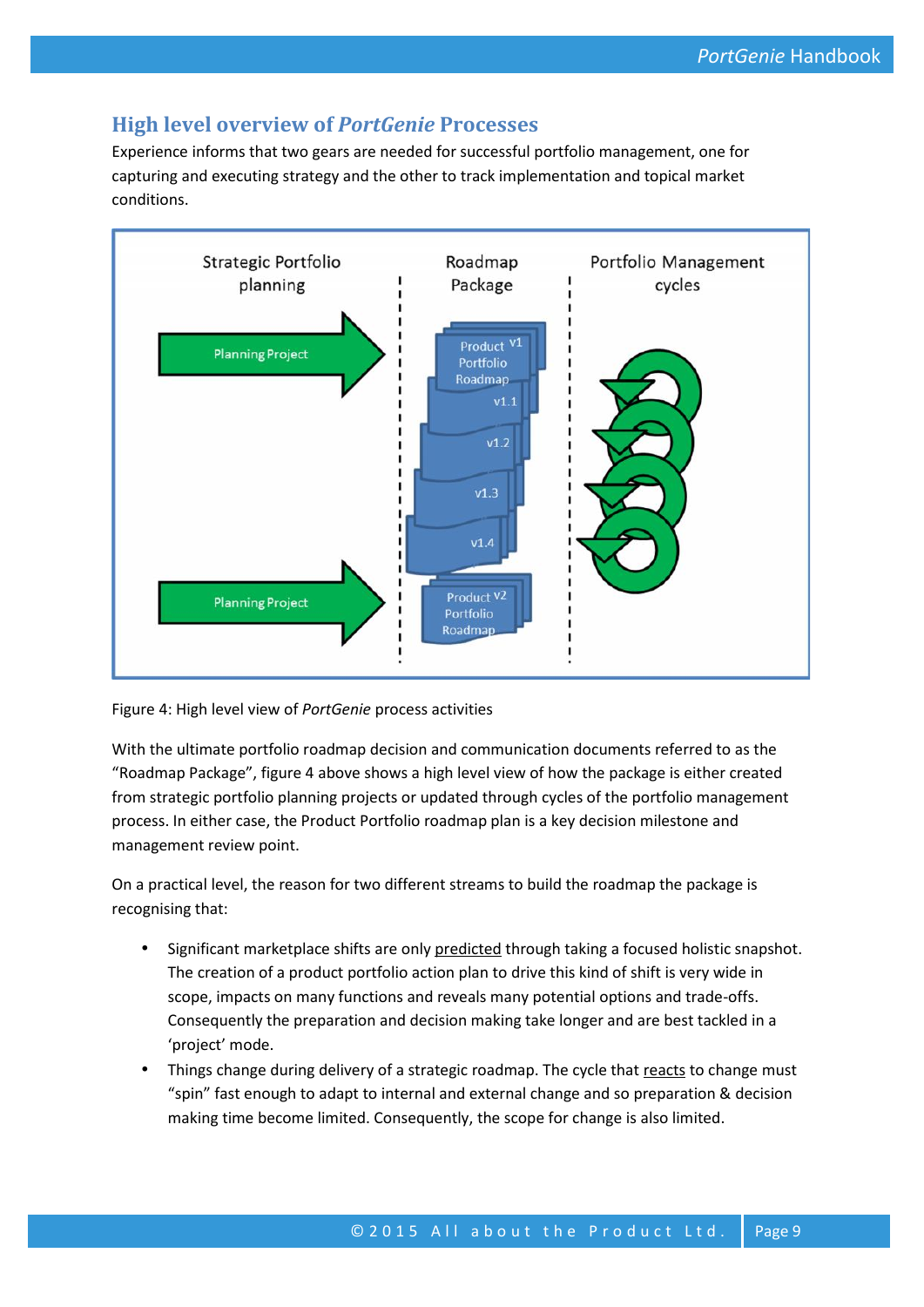When the two activities are combined, the company is able to react fast to manage short term business pressures as well as proactively adapt and position for the new strategic and emerging business opportunities. The figure below is an example of how the two activities are interleaved when mapped on to a time base.



Figure 5: *PortGenie*'s Interleaving of Strategic Product Portfolio projects with Product Portfolio Management cycles

In practice, the ratio or number of Product Portfolio Management cycles between each Strategic Portfolio project will vary dependent on the business circumstances and industry sector.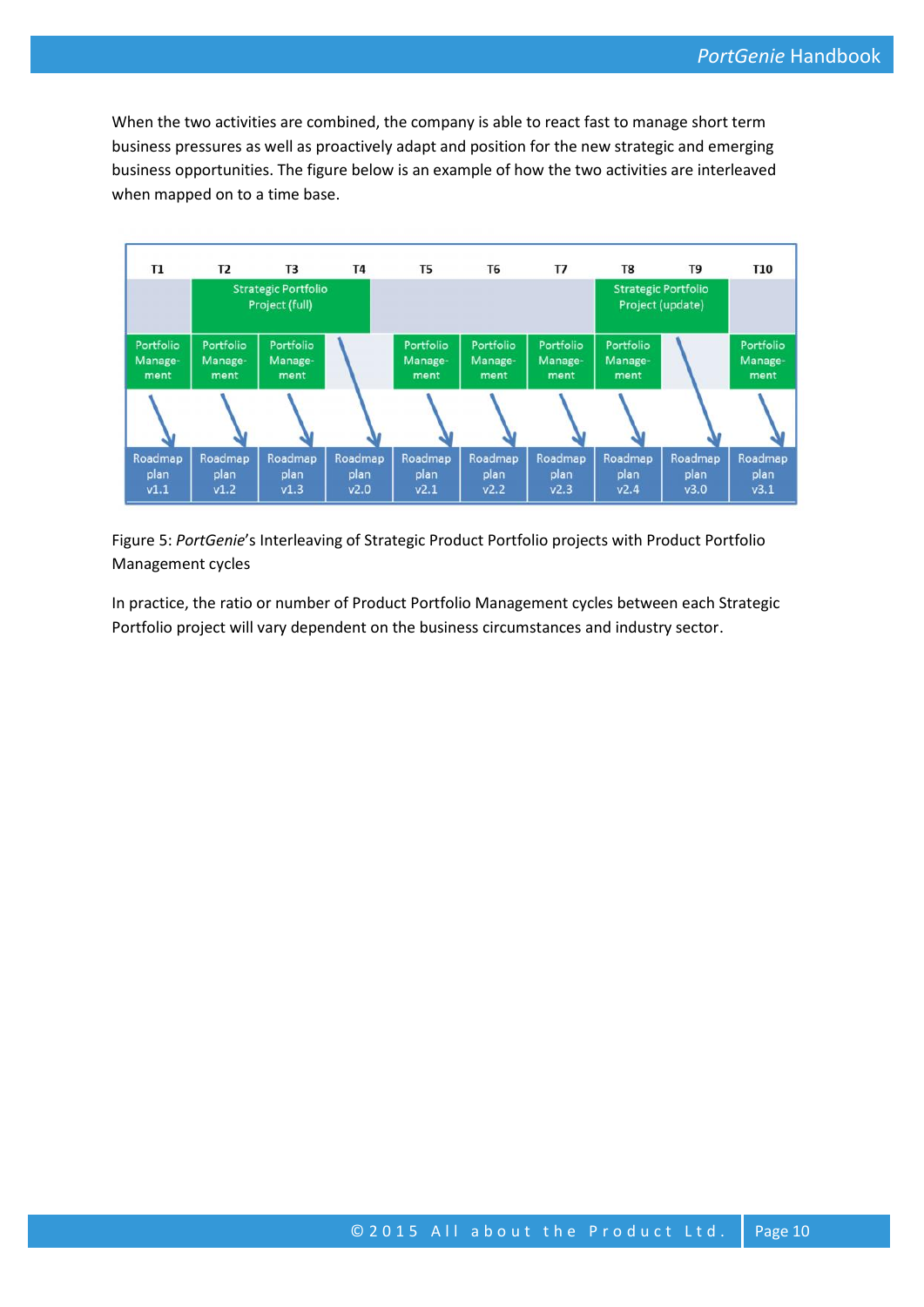### *PortGenie* **processes: Governance and cross-function representation**

Most businesses are likely to have likely to have process in place for financial & strategic planning, marketing & sales and product execution. However, to manage a complete product business, a process is needed which links together these different functions.

This process is typically referred to as Product Portfolio Management and therefore can be the most important decision leverage point within the business.



Given that Product Portfolio Management is inherently cross-functional, when it comes to decisions on product portfolio plans, functional area owners want to be consulted on any matters with the potential for impact on their responsibility areas.

Without special attention there can be conflict and so this leads to the important topic of portfolio governance.

Figure 6: Cross functional nature of Product Portfolio Management

Within *PortGenie*, the approach toward governance is shaped accordingly:

- Input from different functional owners adds value in building a "wide enough" view across the business.
- Representatives of different functional owners must be involved & consulted to gain strong internal endorsement and commitment to the Portfolio plans.
- However, Product Portfolio roadmap **decisions** are not a democratic exercise with the senior management/business leader empowered to have the final decision and accountability.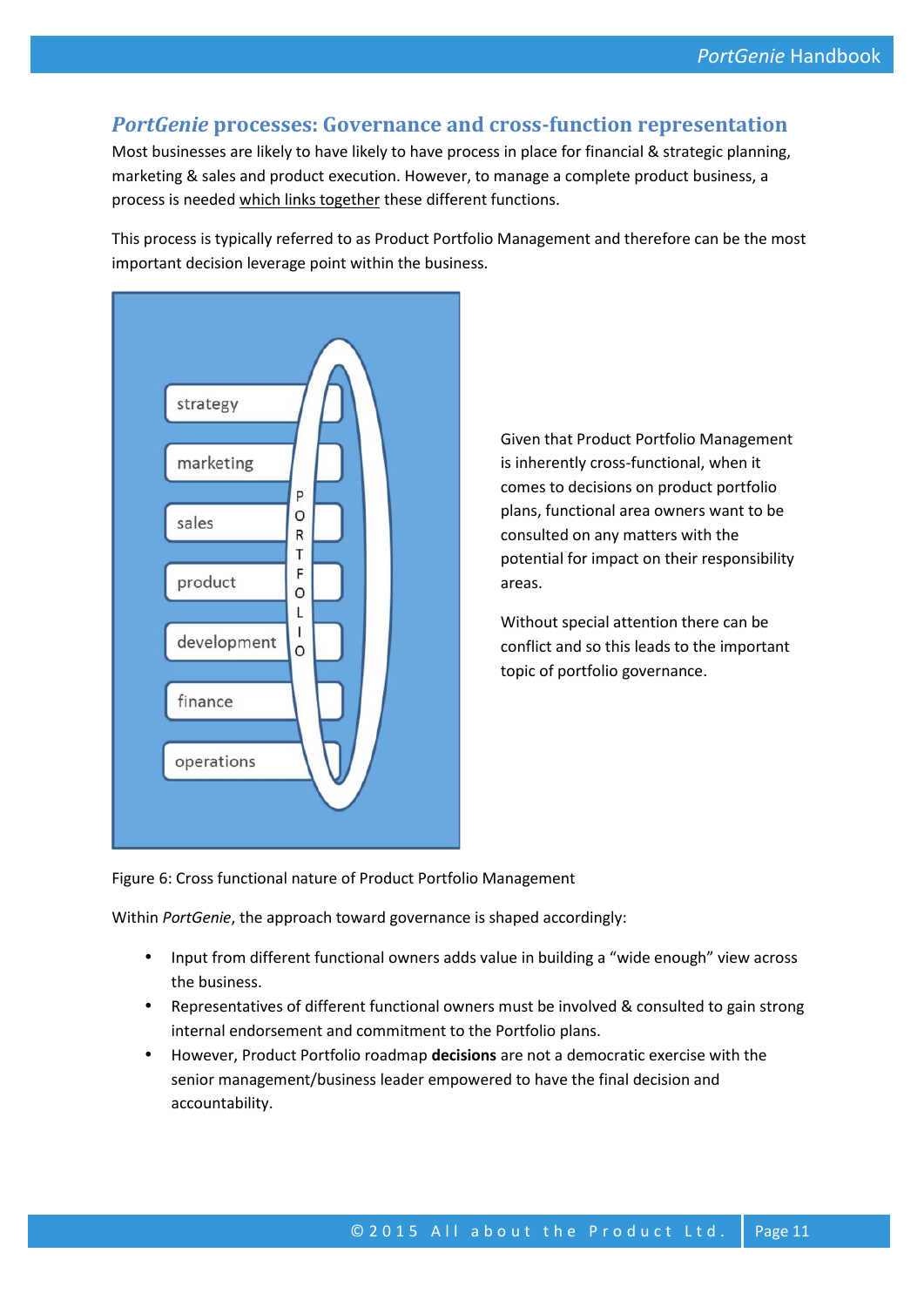To keep matters simple and flexible enough for most businesses, *PortGenie* considers uses the RACI framework and considers two levels of decision making:

| <b>Responsible</b>                                                                                                                                                               | <b>Accountable</b>                                                                                         | <b>Consulted</b>                                                                                     | <b>Informed</b>                                                     |
|----------------------------------------------------------------------------------------------------------------------------------------------------------------------------------|------------------------------------------------------------------------------------------------------------|------------------------------------------------------------------------------------------------------|---------------------------------------------------------------------|
| Actively involved in<br>driving aspects of the<br>process or the<br>creation of<br>deliverables for the<br>process e.g.<br>stakeholder<br>consultations,<br>decision preparation | The decision maker or<br>decision making body;<br>Can deliver initial<br>guidance & business<br>priorities | Most important<br>stakeholders; To<br>involve in gathering<br>input and<br>constructing<br>proposals | Stakeholders to be<br>included in the<br>decision<br>communications |

Within *PortGenie*, four key roles are defined for involvement in decision making and facilitation of the portfolio processes.These roles may be combined in in different ways according to the organisation setup.

- **•** Strategic portfolio business leader
- Strategic portfolio process manager
- Portfolio management business leader
- Portfolio management process manager

These roles are described further in the organisational competence section.

Then when returning to the decision making levels :

- A higher level is reserved for both strategic and decisions with the widest functional impact
- A lower level is reserved for decisions involving a smaller subset of functions.

Two examples are given below for the RACI in both cases

|             | Higher level governance e.g. strategic product portfolio milestone         |
|-------------|----------------------------------------------------------------------------|
| Responsible | Project facilitator e.g. strategic portfolio process manager or nomination |
|             | from functional unit                                                       |
|             | Functional units with deliverables e.g.                                    |
|             | Sales: forecasts                                                           |
|             | Marketing: customer insight                                                |
|             | Product Execution: product making capabilities & capacity                  |
|             | Sourcing/logistics/supplier relations: costs                               |
| Accountable | Strategic business leader, typically accountable for business results, the |
|             | owner of the whole business area                                           |
| Consulted   | Other relevant functional areas e.g. Strategy, Finance                     |
|             |                                                                            |
| Informed    | Other functions e.g. general business support                              |
|             |                                                                            |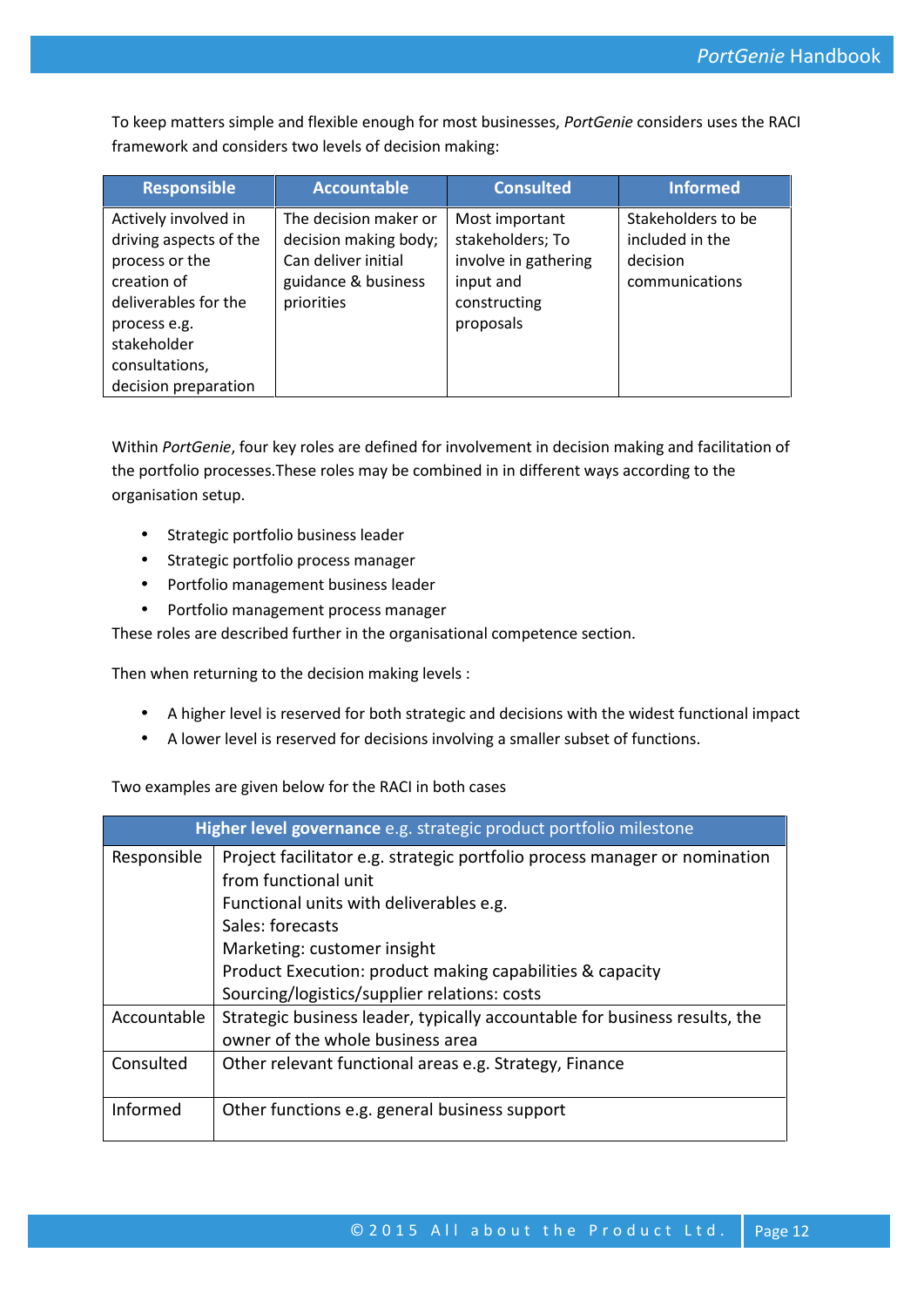|             | Lower level governance e.g. product portfolio management decision agenda |
|-------------|--------------------------------------------------------------------------|
| Responsible | Facilitator e.g. Portfolio process manager or nomination from functional |
|             | unit                                                                     |
|             | Functional units with deliverables e.g.                                  |
|             | Sales: forecasts                                                         |
|             | Marketing: customer insight                                              |
|             | Product Execution: product making capabilities & capacity                |
|             | Sourcing/logistics/supplier relations: costs                             |
| Accountable | Portfolio process manager or nomination from functional unit             |
| Consulted   | Other relevant functional areas e.g. Strategy, Finance                   |
| Informed    | NA or other functions if required                                        |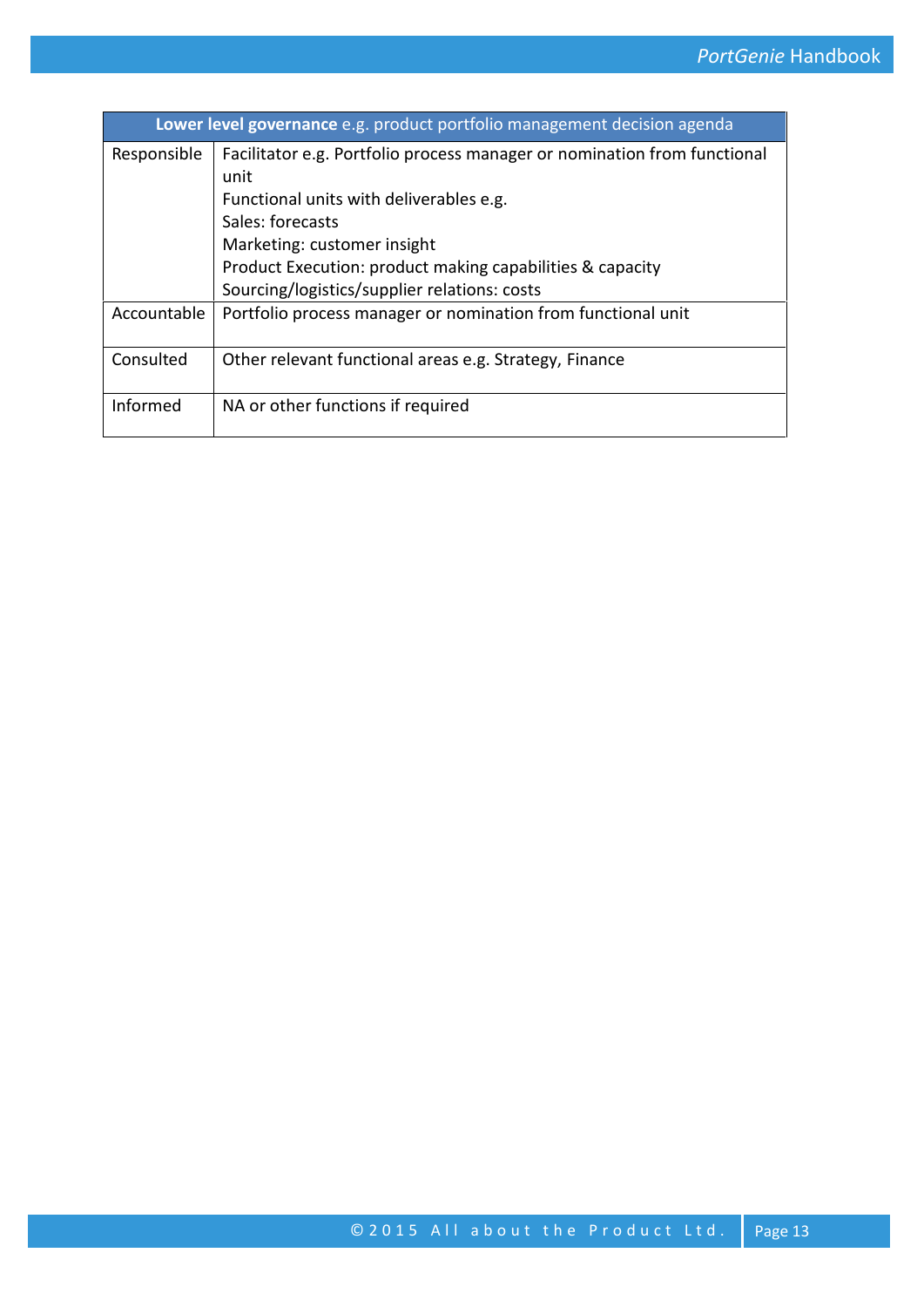# *PortGenie* **processes: Strategic Product Portfolio Planning project**

#### **Purpose**

The purpose of strategic product portfolio planning is to:

- Build a clear product portfolio action plan that links with the business strategy
- Create a concrete understanding of the opportunity space
- To force decisions on the external market segments to be served with product offerings
- Create and maintain an internal portfolio architecture definition
- To provide a vehicle for championing strategic innovations or managing technology discontinuities
- Create portfolio options offering a diverse set of product, innovation and market coverage balanced against internal capabilities, risk and anticipated business return
- Engage business management in decision making within the available portfolio options
- Confirm capabilities and initiate communication of portfolio roadmap decisions



Figure 7: *PortGenie* Strategic Portfolio Planning cycle with milestones M1 and M 1.1.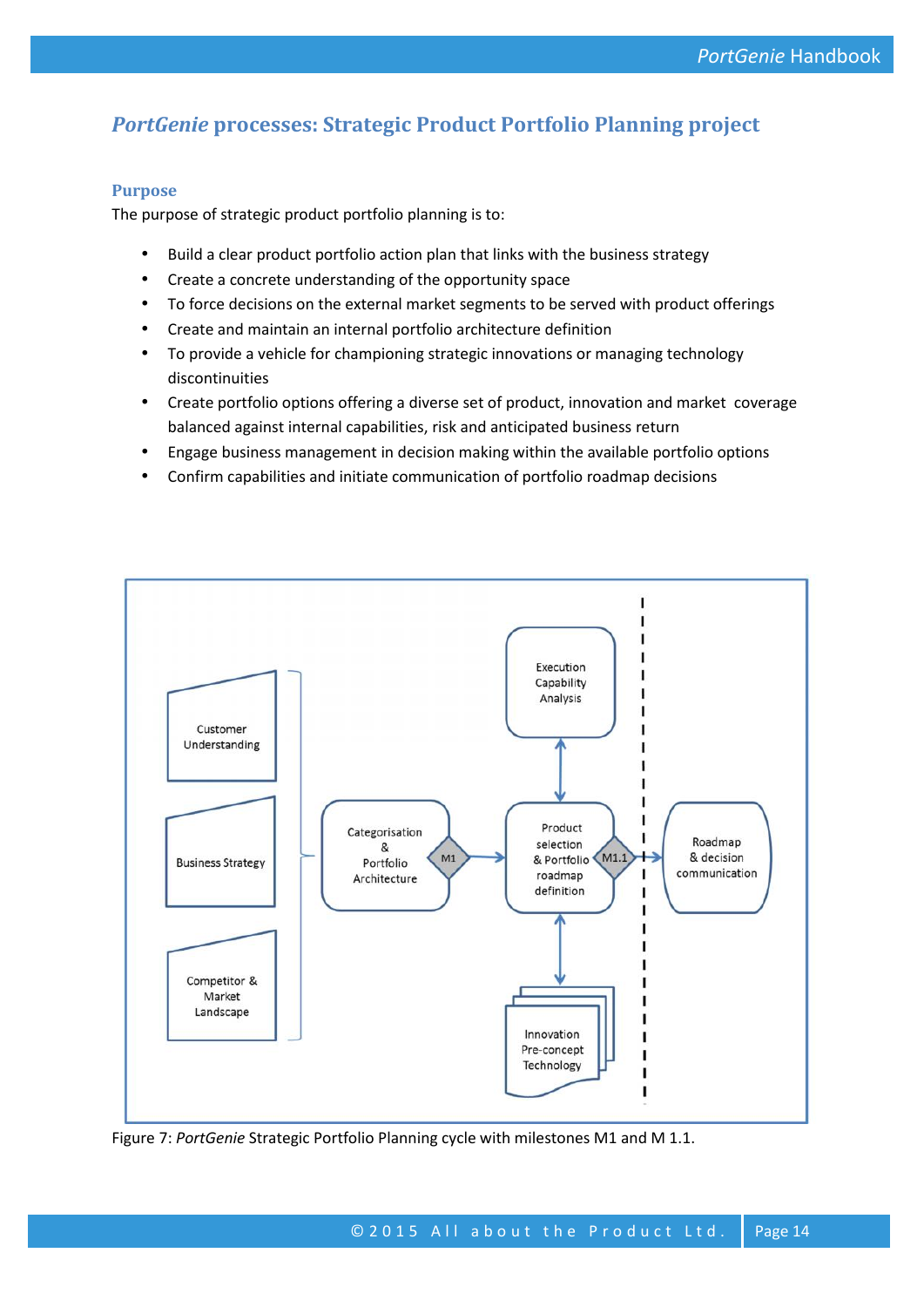#### **Process Scope**

From business strategic planning through to the creation of a confirmed product portfolio plan.

#### **Process phases**

The staging options may depend on several factors:

- The familiarity of the process within the organisation
- The time period since the last strategic product portfolio decisions
- The relative time dynamics of external driven change and internal opportunity creation

In any event, this activity would be run as a cross-function project.



Figure 8: *PortGenie* staging of Strategic Portfolio Planning

A business might choose to run phases 1-4 sequentially if performing this activity for the first time, but the reality is that there is a strong dependency between the product portfolio architecture, the available "options" and the final decision on the product portfolio roadmap.

The duration of the phases and project depends most heavily on the complexity of the business. Experience shows that projects can last 2-6 months, with varying levels of intensity to allow for a depth of insight and portfolio option exploration. Ultimately the project duration depends on the organisation size, scale of product portfolio and market/channel complexity

e trequency depends mostly on the external market dynamics and<br>eline between portfolio decision making and new products<br>© 2015 All about the Product Ltd. Page 15 The project cadence or repeat cycle frequency depends mostly on the external market dynamics and its relation to the length of the pipeline between portfolio decision making and new products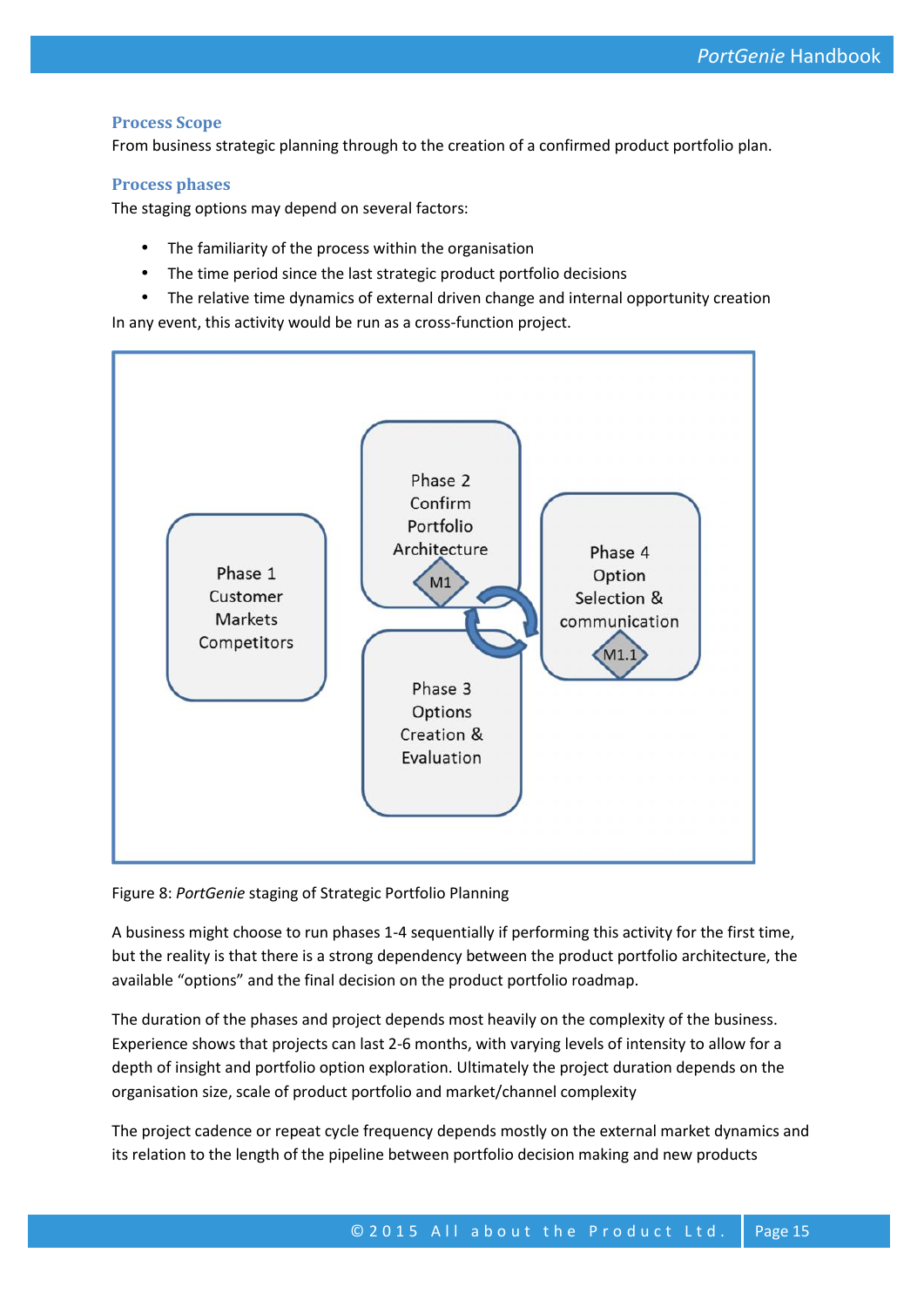reaching the market. The faster clock cycle portfolio management process (see later) is expected to track some of the market movement.

The key milestones that occur are M1.0 and M1.1.

#### *Phase 1 – external sensing*

#### *Key tasks*

Whilst the initial phase is mainly about information gathering, and external sensing, it is also seen as the kick-off for overall process. It is therefore an important point for the Strategic Portfolio business leader and process manager to engage the contributors for all the subsequent phases.

The phase comprises of information gathering and synthesis to produce understanding and support segmentation of the external market.

#### *Key actors*

Strategic Portfolio business leader for kick off and Strategic Portfolio process manager for ongoing drive/facilitation; Business strategy and representation from functional units involved in external market sensing/sales.

#### *Governance*: lower level

#### *Inputs*

*The information gathering should typically cover:*

- *Corporate Strategy Drivers: Distillation of key imperatives and targets for the Product Portfolio.*
- *Market Landscape: Document of documents capturing the value opportunities in the market place and how to reach them.*
- *Competitor Landscape: Analysis of key competitors, their likely actions and strategy to win against them.*
- *Customer analysis: Learnings from research of what creates value for customers and the value of various customer groups.*
- *Technology Landscape: How technology changes and shifts may affect the business*

*Outputs*

 External market segmentation with customer segment descriptions and identification of key value pockets.

#### *Phase 2 Product architecture and M1 milestone*

#### *Key tasks*

Neting inger probability of delivering the required business<br>© 2015 All about the Product Ltd. Page 16 The second phase is more to do with internal sense making of the external opportunity, linking it to the business strategy and driving decision making. The key activity is to develop an internal portfolio architecture description and to map the external segments. The internal portfolio architecture characterises the external to be served market segments in a way that limits the overall number of product segments or tiers whilst offering high probability of delivering the required business revenue/profit.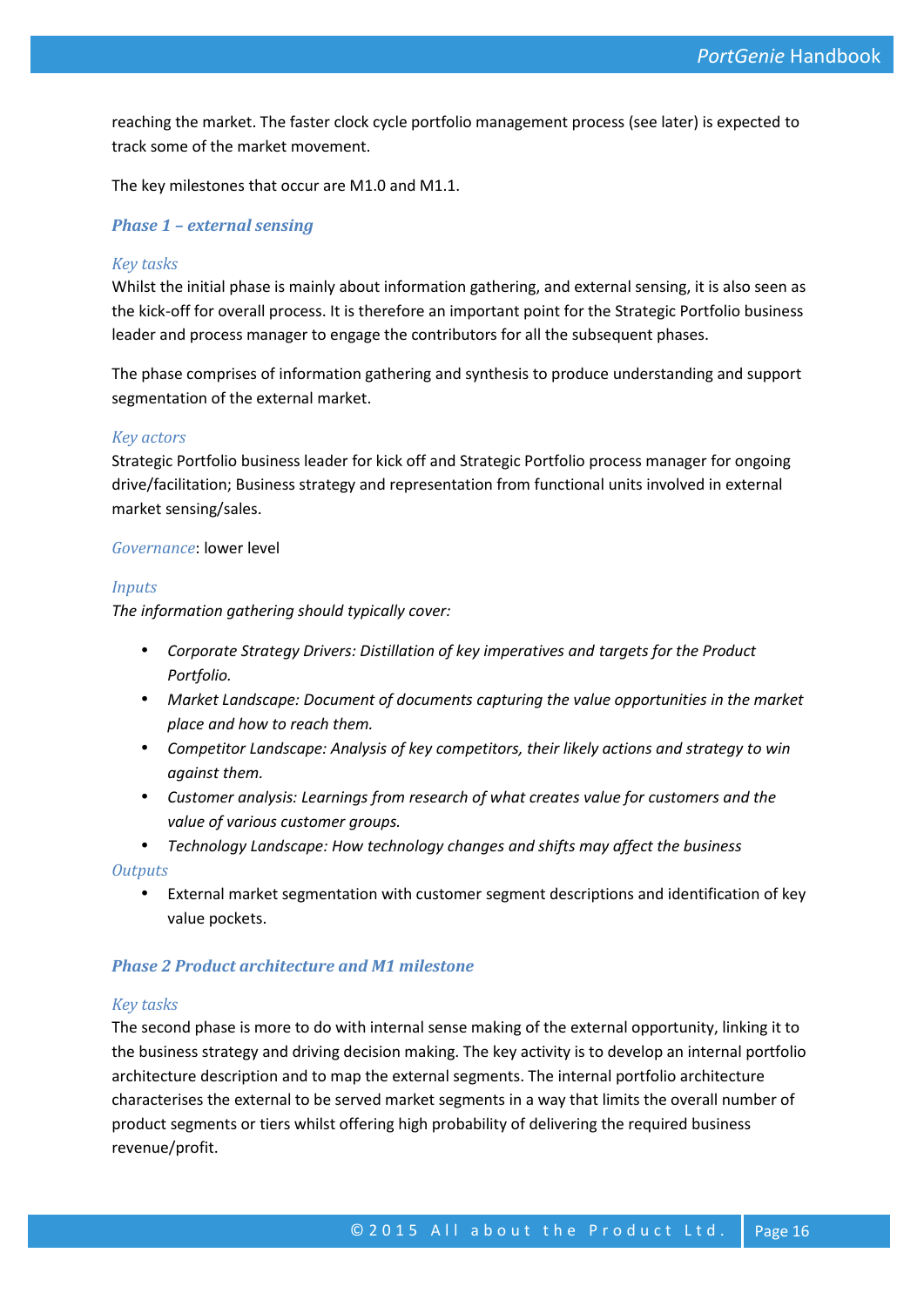#### *Key actors*

The Strategic Portfolio process manager leads the work along with support from functional unit contributors with milestone decision from the Strategic Portfolio business leader.

#### *Governance*: higher level

#### *Inputs*

- Strategic Portfolio Phase 1 external sensing outputs
- Intermediate or working objects from phase 3: Potential mapping options for product segments, evaluation and performance.

#### *Final Outputs*

- M1 Milestone decision: approval of Portfolio Architecture
- $\bullet$  Internal communications to impacted functions

#### *Phase 3 Option creation and mapping innovations*

#### *Key tasks*

The third phase builds on the preceding phases by identifying the potential options for building the portfolio to deliver the required business results. The so-called 'options' are different combinations of products and potential innovations.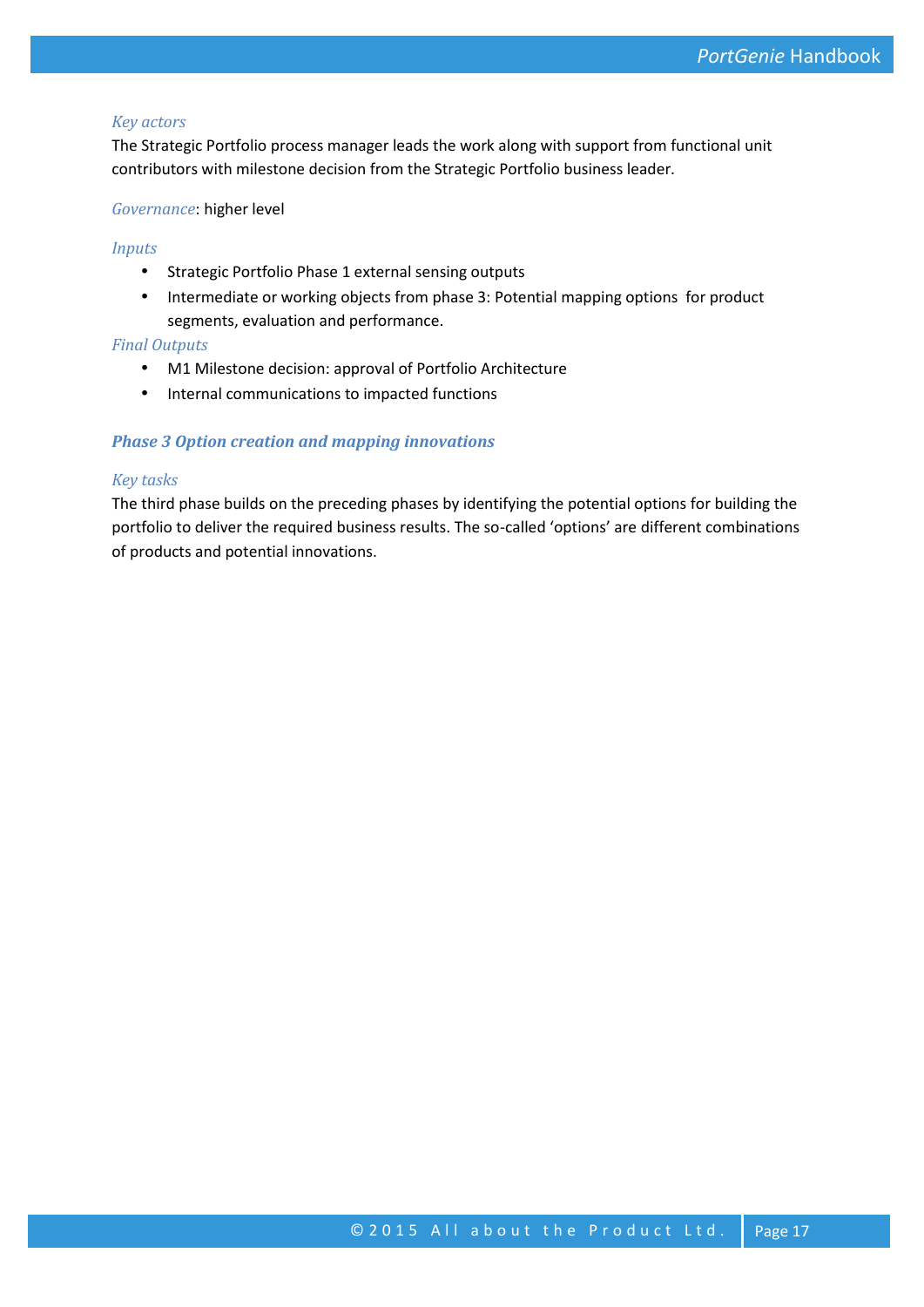

#### *Example: what are PortGenie portfolio options?*

Figure 9: *PortGenie* Portfolio options mapping example

The key activities necessary to support the option creation include:

- Capture of the range of strategic innovations or new technologies and discontinuities.
- Maturity validation for the new innovations/technologies to hit the required market window.
- Leverage of customer understanding and segments to construct different yet valid option sets, each filled with "product slots", with some slots for new innovation products and others for the existing lines with minor updates.
- For each option, simulation of the potential business results possible and the execution capacity -shorthand for product making, logistics, marketing and sales - to deliver the required portfolio option.

he loop", ensuring that the portfolio option is potentially<br>imations of the resource requirements against time and indication<br>© 2 0 1 5 A l l a b o u t the P r o d u c t L t d . Page 18 This latter point is about "closing the loop", ensuring that the portfolio option is potentially deliverable. It should generate estimations of the resource requirements against time and indication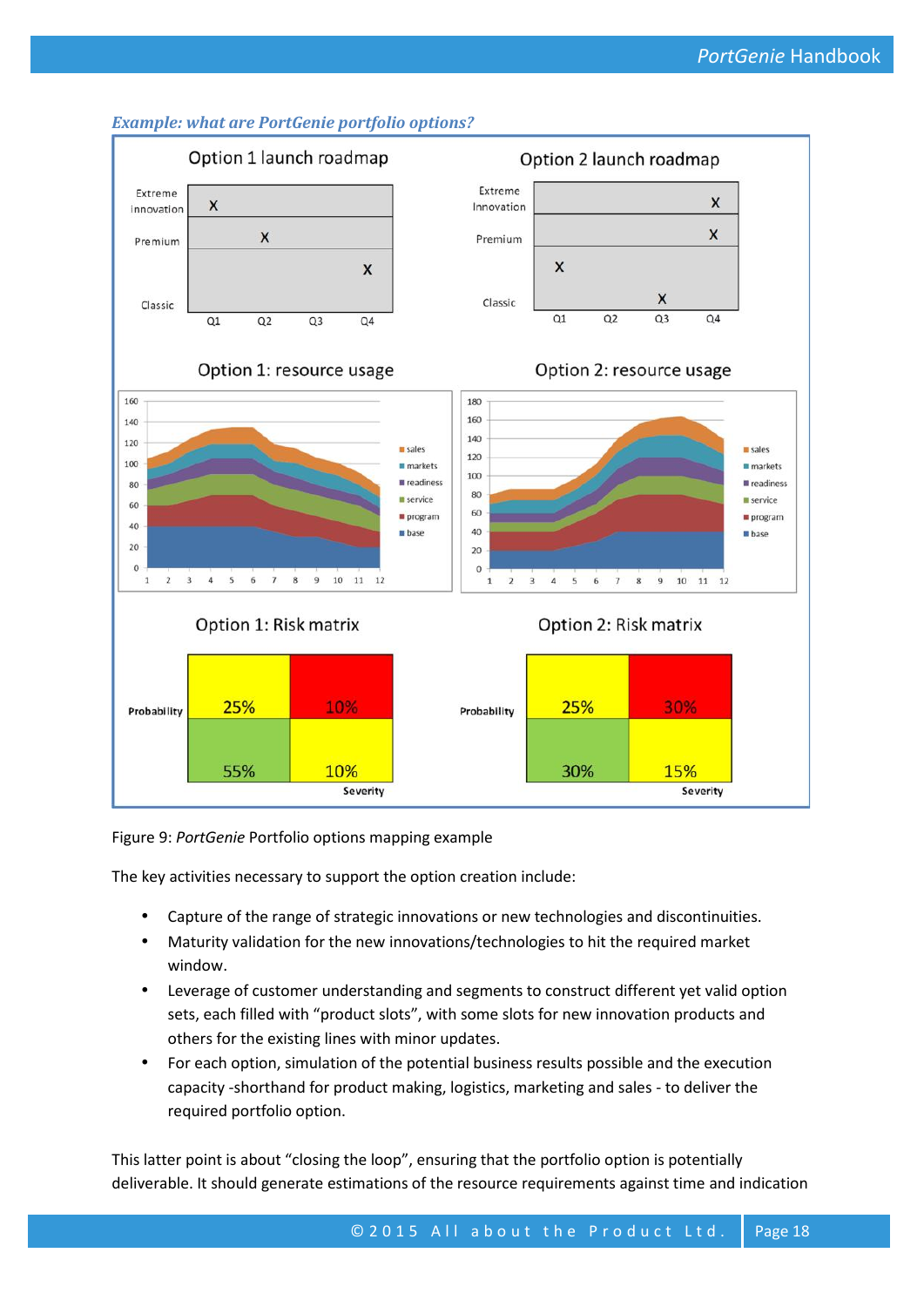of deliverability risks. It may result in "tweaking" of the option in terms of the time phasing of products to balance headcount and reduce delivery risk.

#### *Key actors*

The Strategic Portfolio process manager leads the work along with support from functional unit contributors, especially the product execution functions.

#### *Governance*: lower level

#### *Inputs*

- Market & strategic: Segmentation, (proposal level) Portfolio architecture, Technology Landscape
- Plans: current Release Plans, Resource Plans
- Opportunities: Innovation pipeline

#### *Intermediate or working outputs*

- Plans: portfolio options which are alternate "draft" level Portfolio roadmaps with ranges of risk/return and coverage of the product architecture
- Plans: draft and highest level description of potential products within the set of portfolio options
- Plans: First estimates of the resources and investment envelope to deliver the portfolio options
- Visualisations: risk/reward, profitability, competitive position
- **•** Trade off questions for decision makers.

#### *Phase 4 Strategic Product Portfolio decision milestone, M1.1*

#### *Key tasks*

This phase is the culmination of the strategic portfolio planning phase leading to decision making on the set of proposed portfolio options and confirmation of the portfolio roadmap.

The outputs of preceding options phase are used to generate discussion & give direction on the most preferred roadmap option. Depending on confidence level, the one of the proposed options is either directly approved as the new roadmap and communications begin or else an iterative period of fine tuning and due diligence on assumptions before approval & communications of the preferred roadmap option.

Within the roadmap, a number of important elements also have to be finalised as part of the communications package and a large part of the activity in this phase is to document these "artefacts".

#### *Key actors*

The Strategic Portfolio process manager leads the work along with support from functional unit contributors with milestone decision from the Strategic Portfolio business leader.

*Governance*: higher level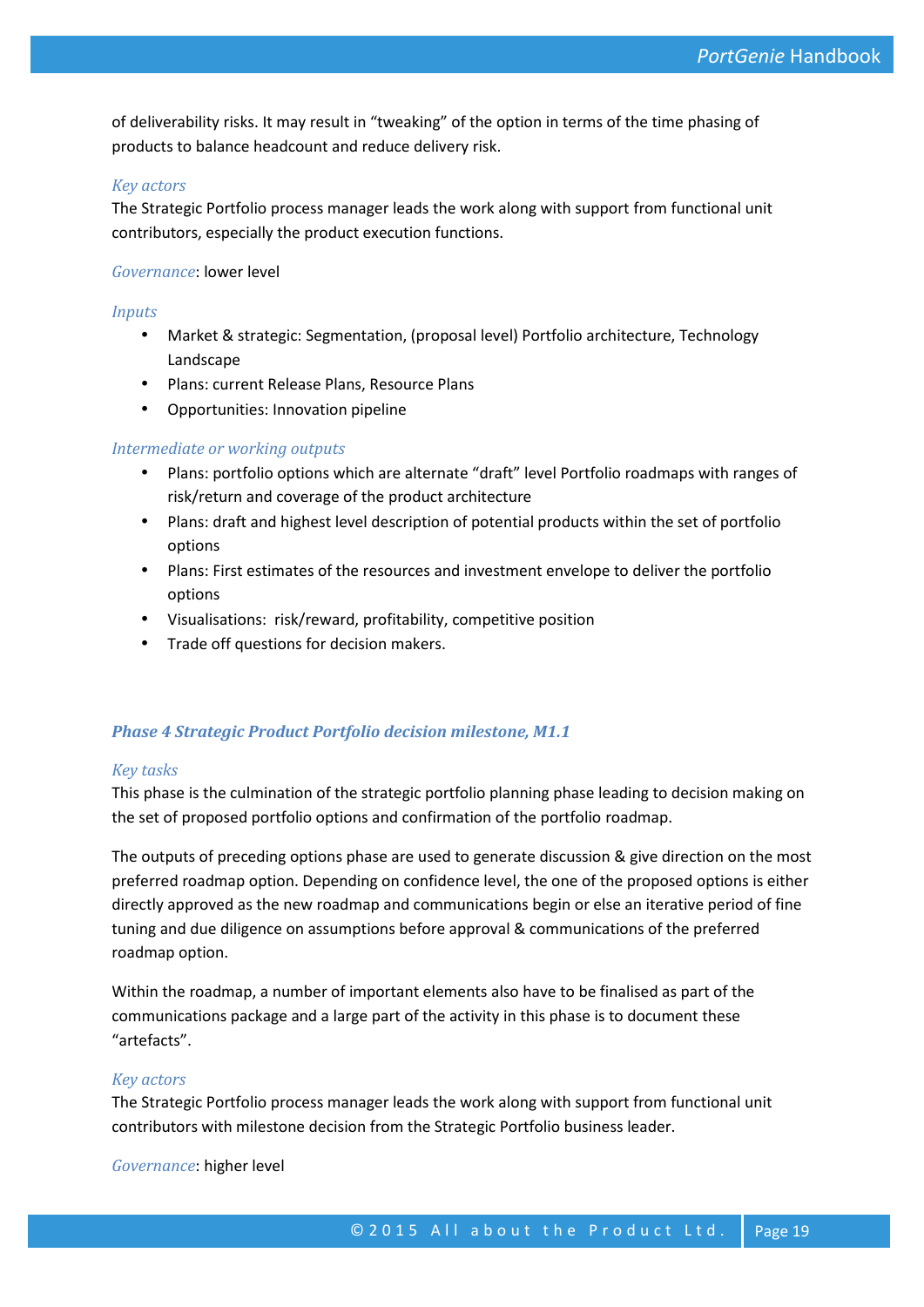#### *Inputs*

Directly uses outputs from preceding phases e.g.

- Market & Strategic: Portfolio Architecture
- Working outputs & plans e.g. Strategic Portfolio roadmap options

#### *Outputs*

- Decision & plans: Approved Product Roadmap plan, key Product milestones
- Communications: Key decisions, Roadmap, priorities
- Plans: Product briefs, Resource plan
- Opportunities: Decision on strategic innovations included in Portfolio roadmap & updated Innovation Pipeline
- Tracking: Key financials & other KPI Targets; Portfolio risk evaluation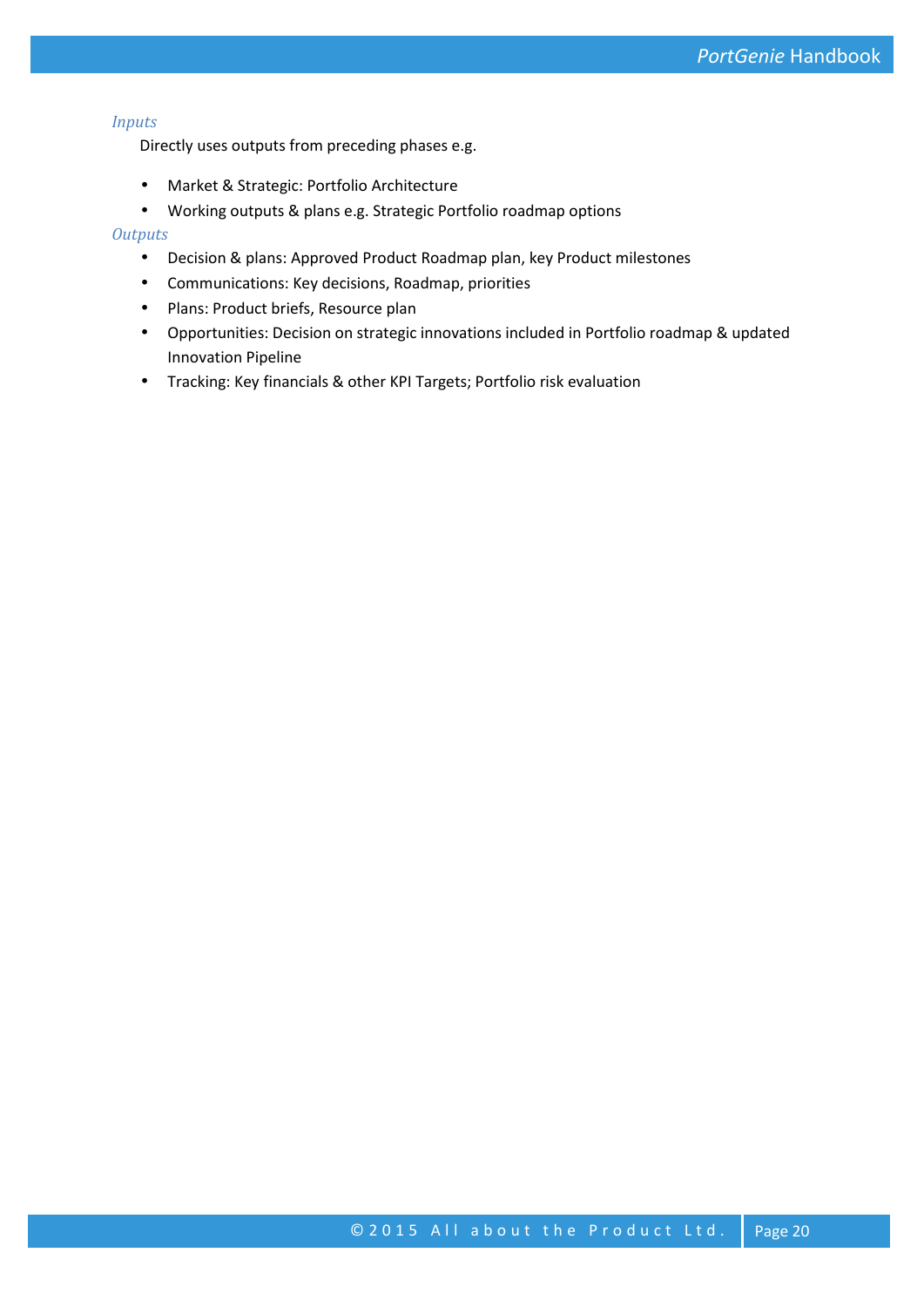

# *PortGenie* **processes: Portfolio Management cycle**

Figure 10, *PortGenie* Portfolio Management process

#### **Purpose**

Within portfolio management, there is the fundamental need to deal with in-development products and their "launch" along with the in-market products and product ramp-down. The *PortGenie* portfolio management cycle purpose is to enable rapid change to optimise the current business and KPIs including:

- Provision of regular updates on the external customer and market outlook.
- Enforcement of regular reviews of product performance and KPIs against targets to identify issues.
- Engagement of business management in decision making on portfolio change.
- Communication of portfolio roadmap decisions and other artefacts e.g. short term forecast.
- Keep the relevant stakeholders in the organisation well informed on the near term roadmap.
- Plan and execute an orderly ramp down of product.
- Prioritise short term actions e.g. support for major promotion campaigns, planned updates or new product introduction.
- Deal with unplanned issues e.g. in-development product delays or internal capacity problems.
- Prioritise allocation of company resources between activities.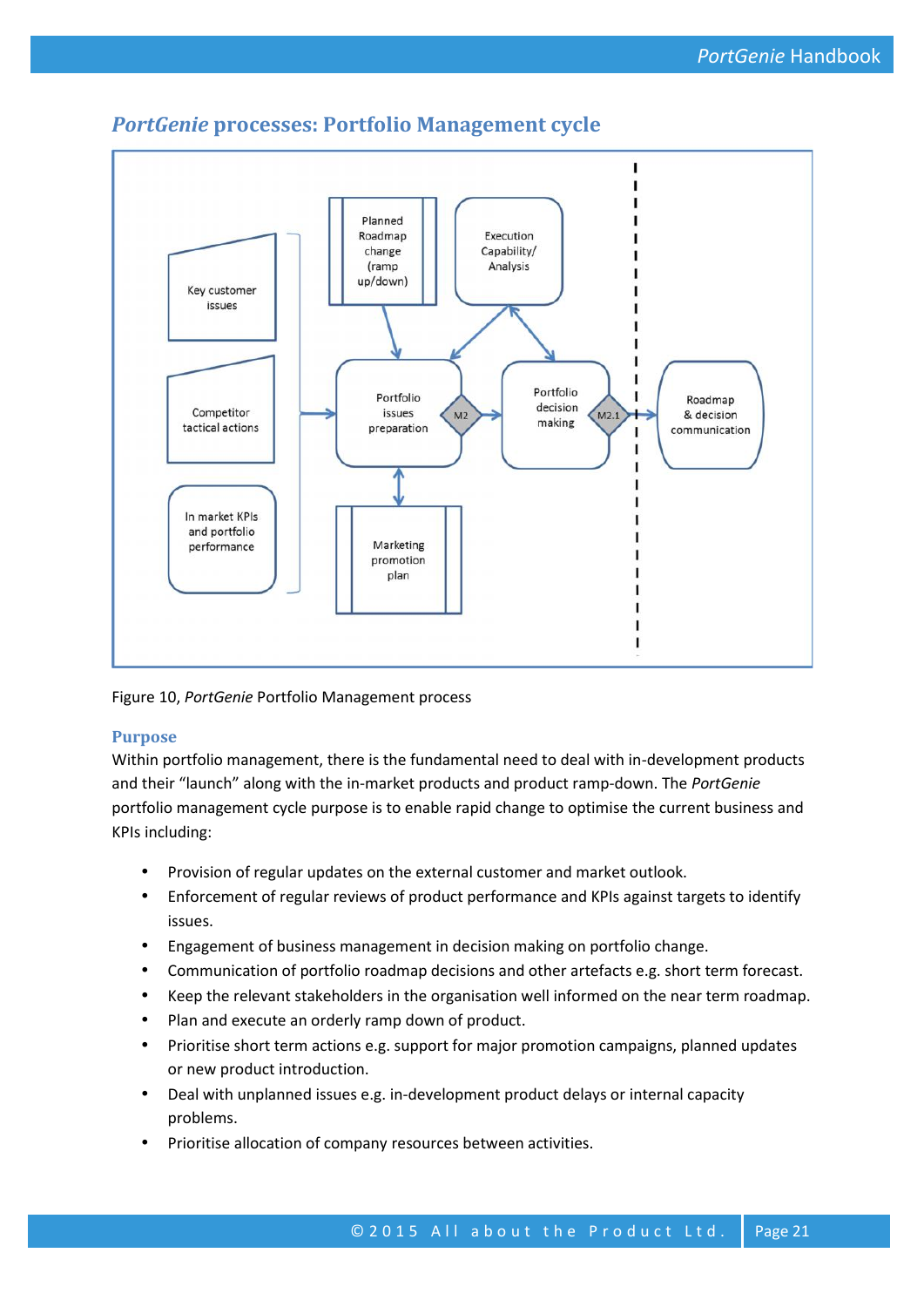#### **Process Scope**

Runs in-between the strategic portfolio planning cycles and provides regular roadmap updates.

#### **Product Portfolio management cycle sequence**

The sequence of events in the portfolio management cycle is similar to the strategic portfolio project, but with restrictions on the time available and scope.

- It starts with focussed information gathering on the portfolio performance from an internal and external viewpoint to understand the current issues
- It moves on to decide where to focus in terms of adjustments to the Portfolio Roadmap plan of record
- It prepares an analysis of the proposed changes for Roadmap decision making
- It runs decision making on the Portfolio Roadmap plan and communication of any changes



Figure 11: *PortGenie*, Portfolio Management staging

#### **Phase 1 - Portfolio external factors**

#### *Key tasks*

A major chunk of this work can be in gathering the key portfolio metrics e.g. rolling up product performance and parameters. This work is simplified if the business has been rigorous on adoption of the specified metric and KPI set from earlier roadmap decisions.

This activity mainly concerns information gathering on mainly external events with impact on the portfolio. The step mainly involves filtering the different information according to significance and to deliver an updated business forecast on the anticipated future performance of the portfolio.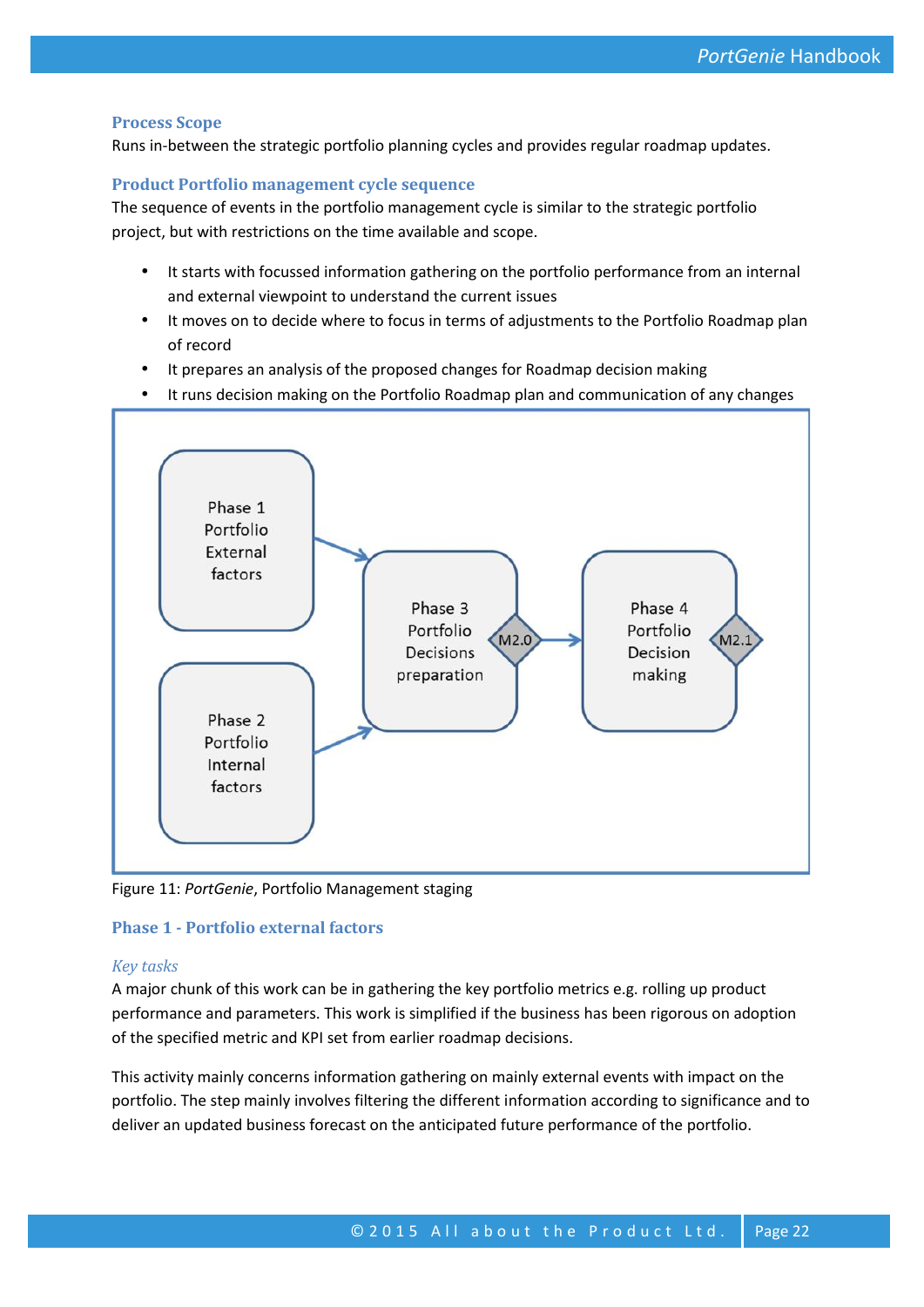#### *Key actors*

Portfolio management process manager for ongoing drive and facilitation along with representation from functional units involved in external market sensing & KPIs e.g. marketing, sales & finance.

#### *Governance*: lower level

#### *Inputs*

- Market: competitor actions e.g. launches/ pricing
- Market: customers e.g. key customer adoption of solutions, product feedback, channel pricing outlook
- Tracking: key financials and externally driven KPIs e.g. Volume, revenue, profitability, customer acquisition

#### *Outputs*

- Tracking: Summarisation of external issues with top commercial impact.
- Tracking: Portfolio performance against own plan and anticipated forecast/outlook

#### **Phase 2 - Portfolio internal factors**

#### Key activities

This activity is mainly concerned with exposing and understanding the latest risks and issues with the portfolio plan of record and updating the portfolio risk maps.

#### *Key actors*

The Portfolio management process manager leads the work along with support from functional unit contributors, especially the product execution functions.

#### *Governance*: lower level

#### *Inputs*

- Plans: Existing portfolio roadmap plan of record with planned product launches and product retirements
- Plans: Resources snapshot focussing on execution capacity versus commitments
- Tracking: Measurement against internal driven KPIs
- Tracking: Latest top level estimates and issues from programs spanning across product, go to market and lifecycle activities and their impact to the portfolio

#### *Outputs*

- Tracking: Summarisation of internal issues with top impact to the Portfolio Roadmap plan or indirectly impacting the business performance of the portfolio
- Plans: Updated product briefs and proposals for change to programs

#### **Phase 3 - Portfolio Management decision preparation & mini- milestone M2.0**

#### Key activities

t focussed options to re-balance the portfolio in terms of<br>
e goal is to simplify the follow on portfolio roadmap decision<br>
© 2015 All about the Product Ltd. Page 23 The core of this activity is to synthesise the external and internal factors impacting the existing portfolio plan of record and look at focussed options to re-balance the portfolio in terms of performance or risks. The ultimate goal is to simplify the follow on portfolio roadmap decision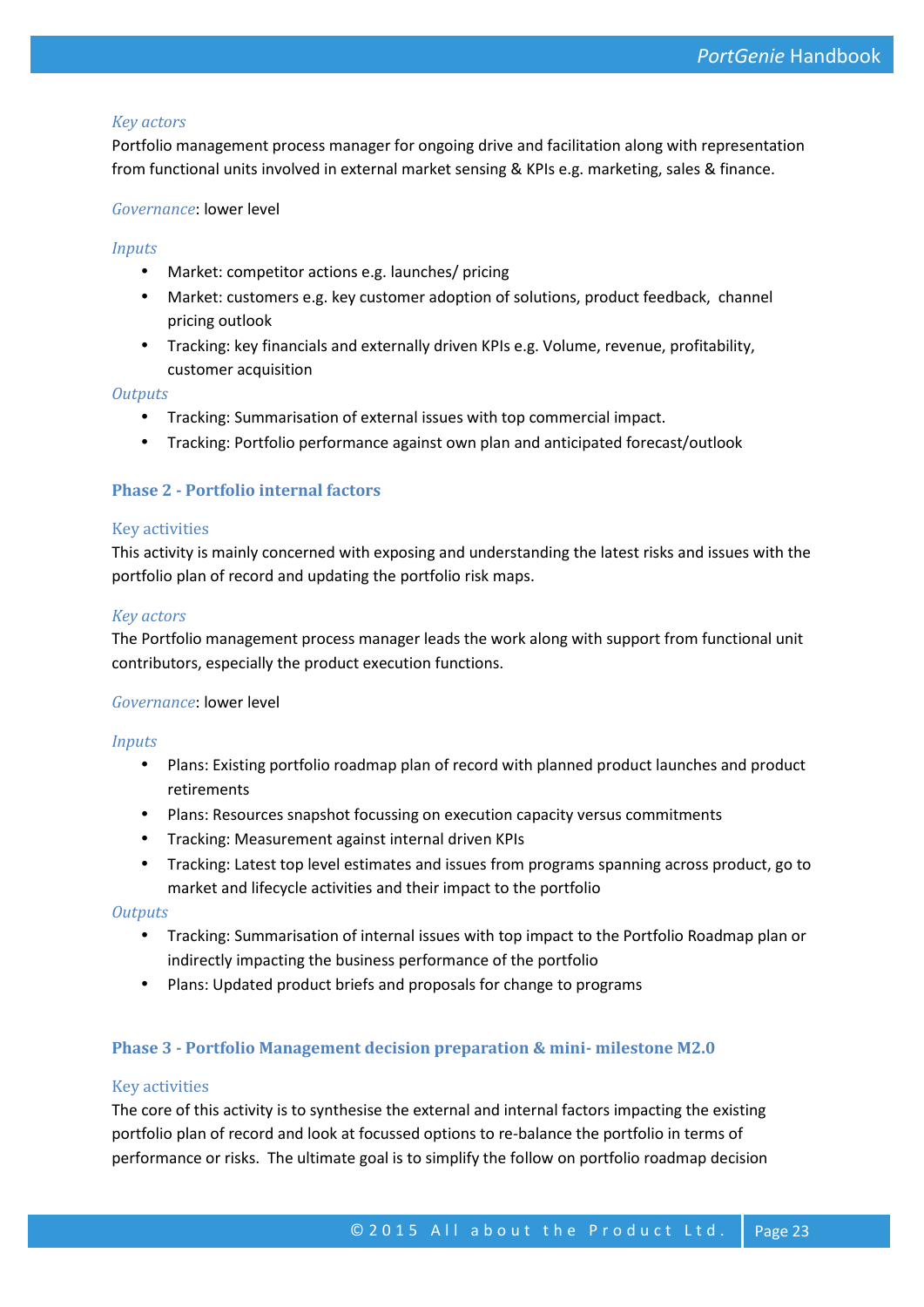meeting so that a manageable set of issues, decisions and impacts can be dealt with, without attempting to re-architect the whole portfolio in every roadmap meeting.

The focussed options might include: early ramp down of in-market product, cancellation of in development product, delay to planned launch of product, initiation of new product development or the addition of life-cycle updates to selected in-market products.

The proposed roadmap changes or change options must be validated against capabilities to ensure viability of the approach along with simulation of the impact to business performance.

#### *Key actors*

The Portfolio management process manager leads the work along with support from functional unit contributors, comprising both product execution functions and market sensing functions.

#### *Governance*: lower level

#### *Inputs*

- Tracking items (external & internal risk/issue summarisation, KPIs & performance against own plan) and plans (proposals for program revisions)
- Opportunities: e.g. for product variants/variation outside the existing plan

#### *Intermediate/Working*

Visualisations: iterations of Portfolio Roadmap options with risk/return

#### *Outputs*

- M2.0: Approval of the decision agenda for the Portfolio Roadmap Management meeting
- Communications: Invites and Agenda for the Portfolio Roadmap Management meeting
- (Working) Plans: Proposals for key decisions for the next roadmap meeting e.g. Portfolio Roadmap adjustments, resource estimates for options, product brief adjustments etc.
- (Working) Tracking: Impact of alternate Roadmaps to KPIs, risks and financials

#### **Phase 4 - Portfolio Management decision making & milestone M2.1**

#### *Key activities*

As with the strategic portfolio planning milestone M1.1, this step confirms the decisions on the set of proposals for the portfolio roadmap. The outputs of the preparation phase are used to generate discussion & direct decisions on the most preferred roadmap option. Depending on confidence level, the one of the proposed options is either directly approved as the new roadmap and communications begin or else a phase of fine tuning and due diligence on assumptions before approval & communications of the preferred roadmap option.

#### *Key actors*

Portfolio Management business leader for decisions, the Portfolio Management process manager for driving the activity along with support from key functional unit contributors.

#### *Governance*: higher level

#### *Inputs*

• Directly uses outputs from preceding preparation phase.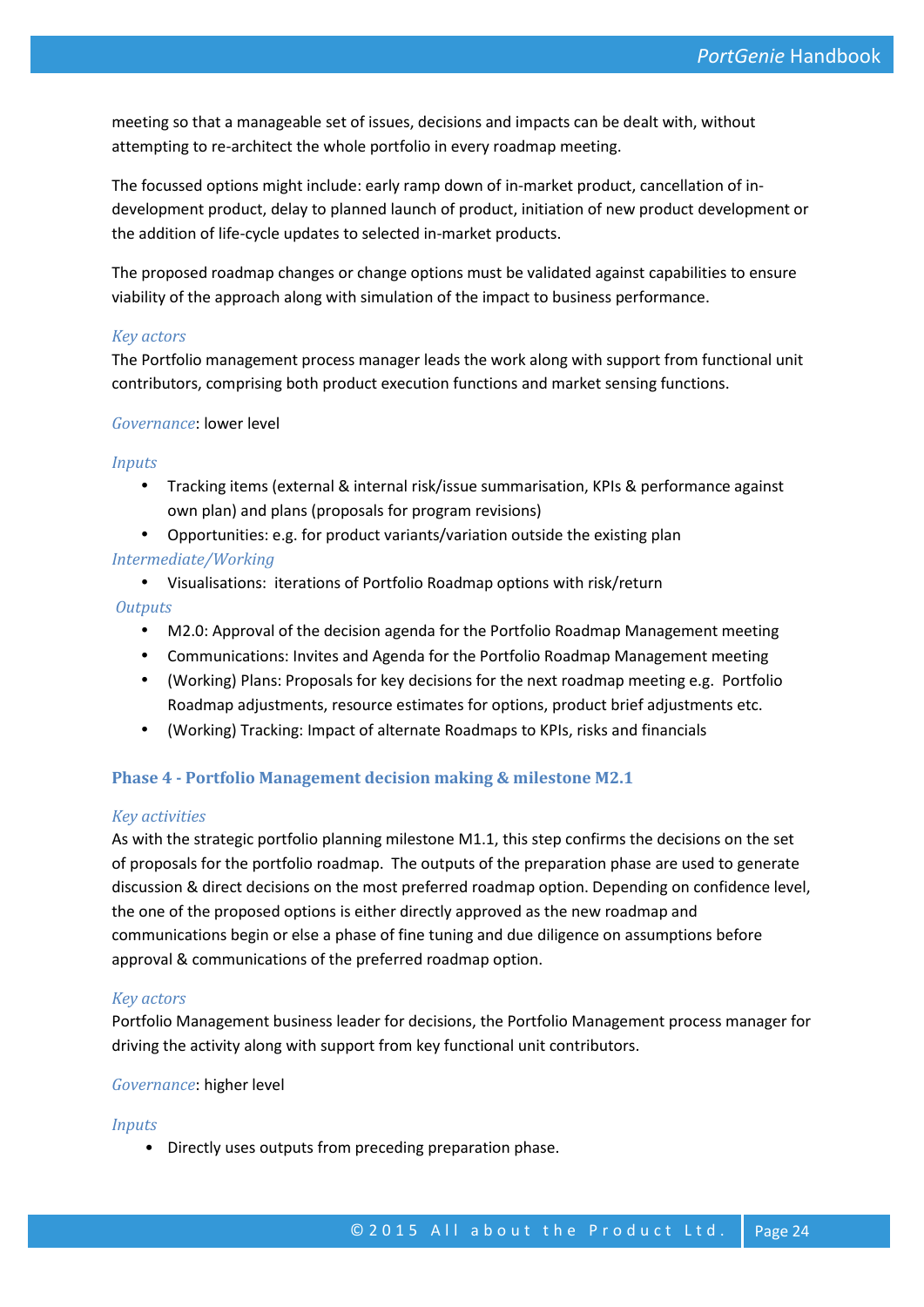#### *Outputs*

- M2.1 approval: Decision on adjustment to the Portfolio Roadmap plan e.g. identifying a limited number of products to change either by specification, launch schedule, market coverage, cancellation or ramp-down
- Plans: updated Portfolio Roadmap plan and dependent plans e.g. product, go to market or lifecycle programs
- Plans: updated resource plan and product briefs
- Communications: authorise sharing of appropriate versions of the updated Roadmap to stakeholders along with adjustments to Roadmap priorities
- Tracking: adjustments to the financial or KPIs; adjustment to portfolio risk appetite or risk management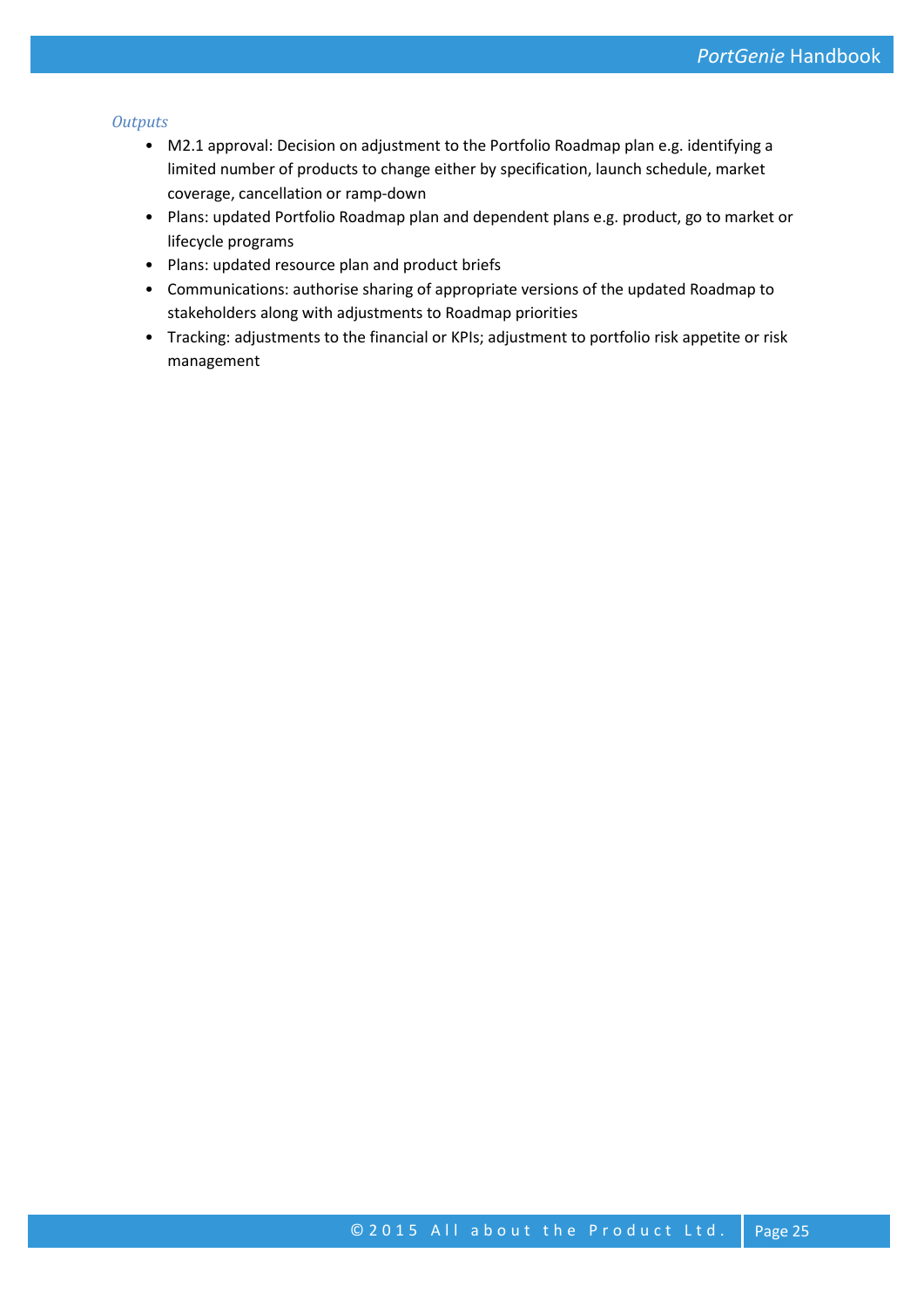# *PortGenie* Organisational Capability

A successful implementation of *PortGenie* requires commitment, understanding and skills from the organisation. Therefore *PortGenie* provides a number of tools to help the organisation meet the challenge of implementing a systematic product planning process.

Any Business implementing *PortGenie* needs to address the following organisation issue areas:

- Roles and responsibilities
- Communications
- Generating Organisational Commitment.
- Training and competence development

# **Roles and responsibilities**

To support the implementation of *PortGenie*, the following role descriptions are provided:

| <b>Role</b>                                 | <b>Description</b>                                       |
|---------------------------------------------|----------------------------------------------------------|
| <b>Strategic Portfolio Business Leader</b>  | Responsible for delivering decision making in the        |
|                                             | Strategic Portfolio Planning Process. Should be a senior |
|                                             | management role with strong influence in the             |
|                                             | organisation to act as a sponsor.                        |
| <b>Strategic Portfolio process manager</b>  | Responsible for executing the strategic portfolio        |
|                                             | planning process. This role is that of a program/project |
|                                             | leader with good competence in the practices of product  |
|                                             | portfolio management.                                    |
| <b>Portfolio Management Business Leader</b> | Responsible for delivering decision making in the        |
|                                             | Portfolio Management Process. Should be a senior         |
|                                             | management role with strong influence in the             |
|                                             | organisation to act as a sponsor.                        |
| <b>Portfolio Management Process Manager</b> | Responsible for the execution of the Portfolio           |
|                                             | Management Process. This role is that of a               |
|                                             | program/project leader with good competence in the       |
|                                             | practices of product portfolio management.               |
| <b>Functional Collaborator</b>              | Represents their function in PortGenie processes.        |

The proposed split of responsibility between the Strategic Portfolio process and the Portfolio Management Process is to recognise that in some cases the levels of governance may be different and/or workload issues may prevent a single person taking both roles. However it is recognised that in many cases the Strategic Portfolio roles and the Portfolio Management roles may be taken by the same people. Therefore on implementation of *PortGenie* an assessment should be made of the governance requirements and also the operational load of implementation to determine if these roles should be combined or operated separately.

Shough the role of the 'business leader' is to deliver decision<br>the role takes all the decisions personally. In many cases the role<br>© 2015 All about the Product Ltd. Page 26 It should also be noted that although the role of the 'business leader' is to deliver decision making, it does not mean that the role takes all the decisions personally. In many cases the role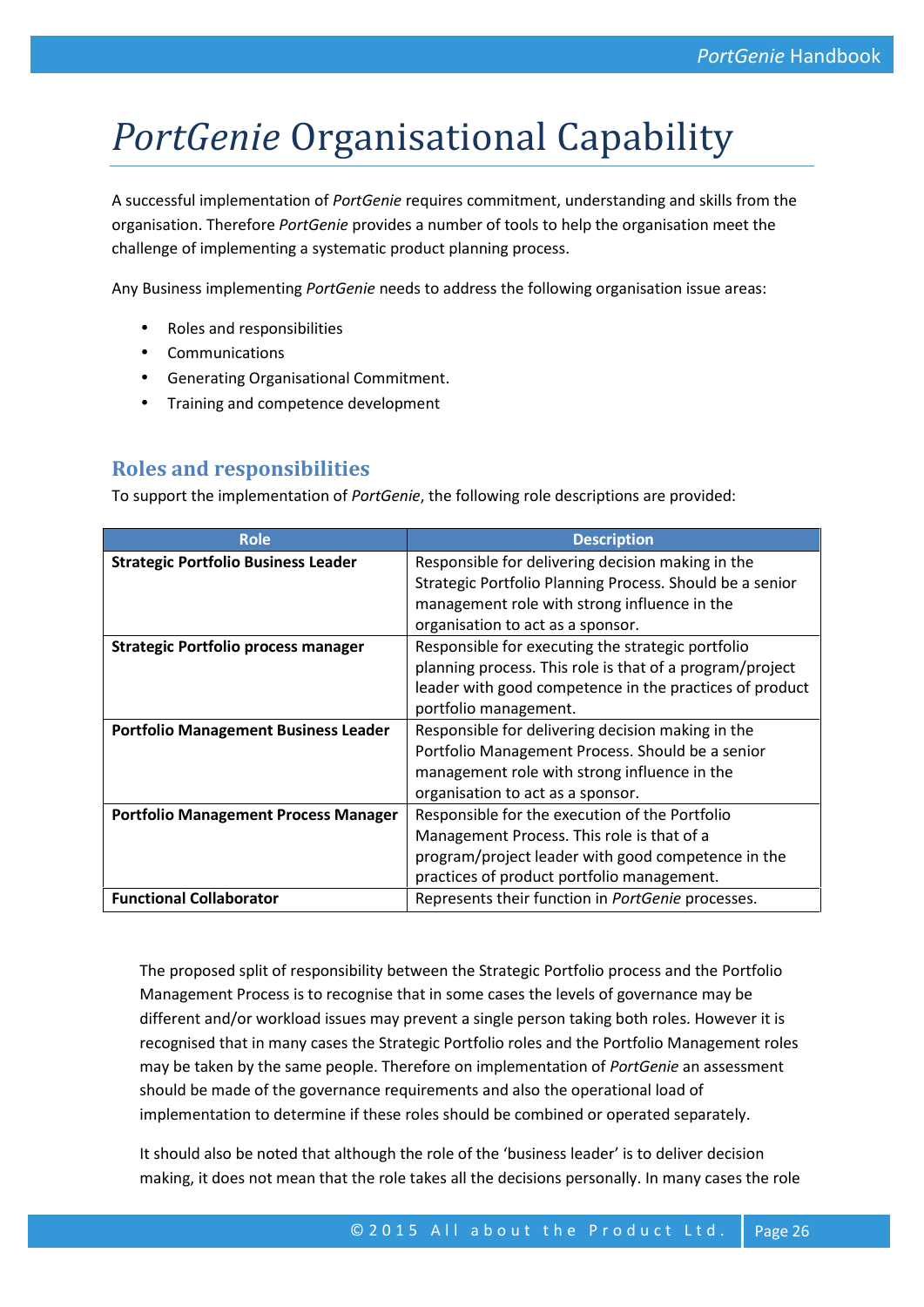is responsible to ensure that top management is briefed and prepared for decision making – often as a collective 'board'.

The role of a functional collaborator is to represent their function in the process, acting as a single point of contact interfacing the process and the function. In addition to actively supporting the *PortGenie* processes they have the role of developing commitment within their own function and keeping functional management solidly in the loop.

### **Generating Organisational Commitment**

A key objective of *PortGenie* is to bring all company functions together into a single committed Portfolio Plan. To execute the portfolio with full impact it is vital that each function genuinely commits to execution of the common plan. The key elements put in place to build this commitment are:

- Direct functional participation via the 'Functional Collaborator' roles built into the process.
- Strong sponsorship from the process Business leader.
- Clear and active communications of decisions, portfolio level progress and vision.
- A common set of targets derived from an integrated cross-functional plan.

The creation of common activities and common targets creates very practical linkage between the functions contributing to the product plan, while active communications and sponsorship should inspire and build emotional commitment to the common plan.

In order to keep organisational commitment to top of the agenda, regular surveys can be made of key stakeholders and progress tracked – such surveys can be facilitated by using commercial tools or internet services.

### **Communications**

One of the key aims of *PortGenie* is to encourage openness and co-operation between the various functions involved in creating, marketing and selling products. A further aim is to ensure that the right information is available at the right time for optimal decision making. However it is often the case that for reasons of confidentiality it is not desirable to make all information available to all people.

The following templates are therefore provided to speed up deployment of *PortGenie*:

- Communications visibility policy
	- o Identification of sensitive information
	- o Policy of which groups of people have visibility of sensitive information
- Information sharing Practices
	- o Regular information sharing practice (monthly/weekly as desired)
	- o Decision sharing practice.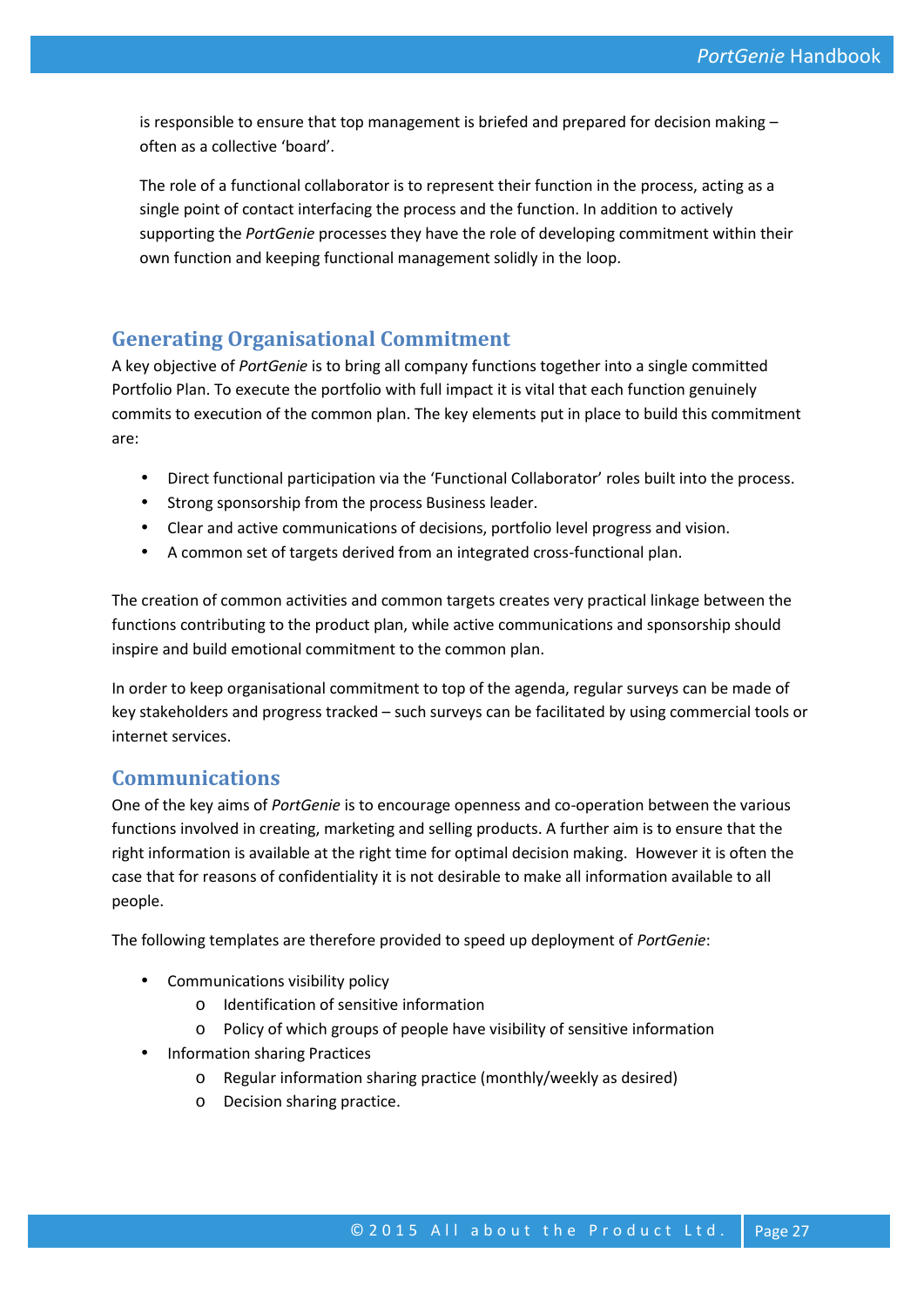# **Training and Competence Development**

For a good implementation of *PortGenie*, it is important that the people in organisation understand what its aims are and how it operates. Furthermore there is need for leadership in implementing and operating the process.

Therefore there are two target audiences identified for training and competence development:

- The 'wider' organisation: The aim for this group is to provide information to enable them to participate in the process. A second aim is to help them understand the merits of using a structured Product Portfolio Management Process such as *PortGenie* and therefore encourage buy-in to the process.
- The expert group: This group are those who run the processes and drive key decision making for the product portfolio. The aim in this case is to encourage a higher level of understanding in order that they are able to make improvements in the implementation of *PortGenie* and also provide them with a better understanding to facilitate better decision preparation and visualisation.

For the wider organisation the following assets are available from All about the Product Ltd:

- Presentation on the benefits of implementing *PortGenie* and pitfalls it avoids.
- Overview presentation (for customisation) of the process implemented, key roles and key timing.
- Overview presentation of the information assets created, their purpose and who maintains them.

For the expert group tailored training sessions can be delivered by *All about the Product* or alternatively one-to-one consultations can be arranged either focused on a particular product or for a general review.

Additionally *All about the Product* produces a number of expert articles to support continuous professional development.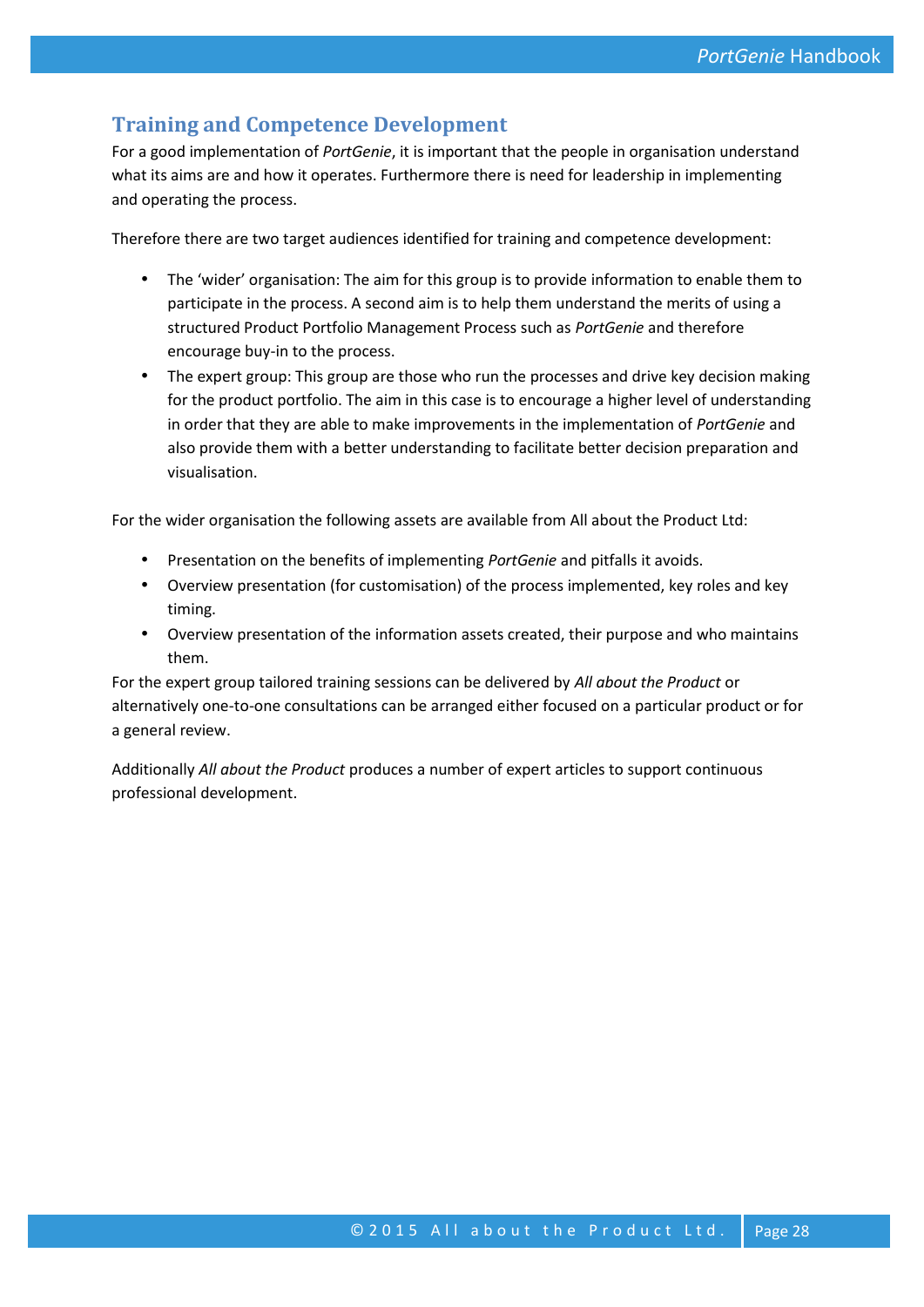# *PortGenie* Information Architecture

## **The importance of information for Product Portfolio Management**

By its nature Product Portfolio Management needs to have a 'helicopter view' of the market, the opportunity space, the progress of product development and the goals of the organisation. Furthermore this information must be crafted to enable good decision making which controls progress with the Product Portfolio.

The information needed can be described through the following classifications: Market & Strategic, Portfolio Plan assets, Opportunities and Innovations, Visualisations, Communications and Targets/Tracking. Examples of the information maintained in each of these areas are suggested below, however for each implementation of *PortGenie*, it should be carefully considered which documents/measures already exist in the organisation and whether they can be used more effectively for the same purpose. The number of information elements maintained should also depend on the size of the portfolio and the resources allocated to operate portfolio management.



#### Figure 12: Information asset classification groups

The format of the information created may be as simple 'office' documents or may use a specialist portfolio management tool. This choice will depend on several factors including: the size of the portfolio, which other tools are in use within the company and simply the level of expected benefits from using a specialist tool. It is especially recognised that the costs of implementing specialist tools may be particularly relevant for the communications of portfolio information section.

### **Information Categories and Examples**

#### **Market and Strategic**

*Purpose:* Keep a record of strategic analysis and decisions.

*Creation:* Created in the Strategic Portfolio Planning Project and used as the starting point for each subsequent iteration.

ue to commercial sensitivity. A special communications version<br>
briefing.<br>
© 2015 All about the Product Ltd. Page 29 *Distribution:* Limited distribution due to commercial sensitivity. A special communications version can be made for internal/external briefing.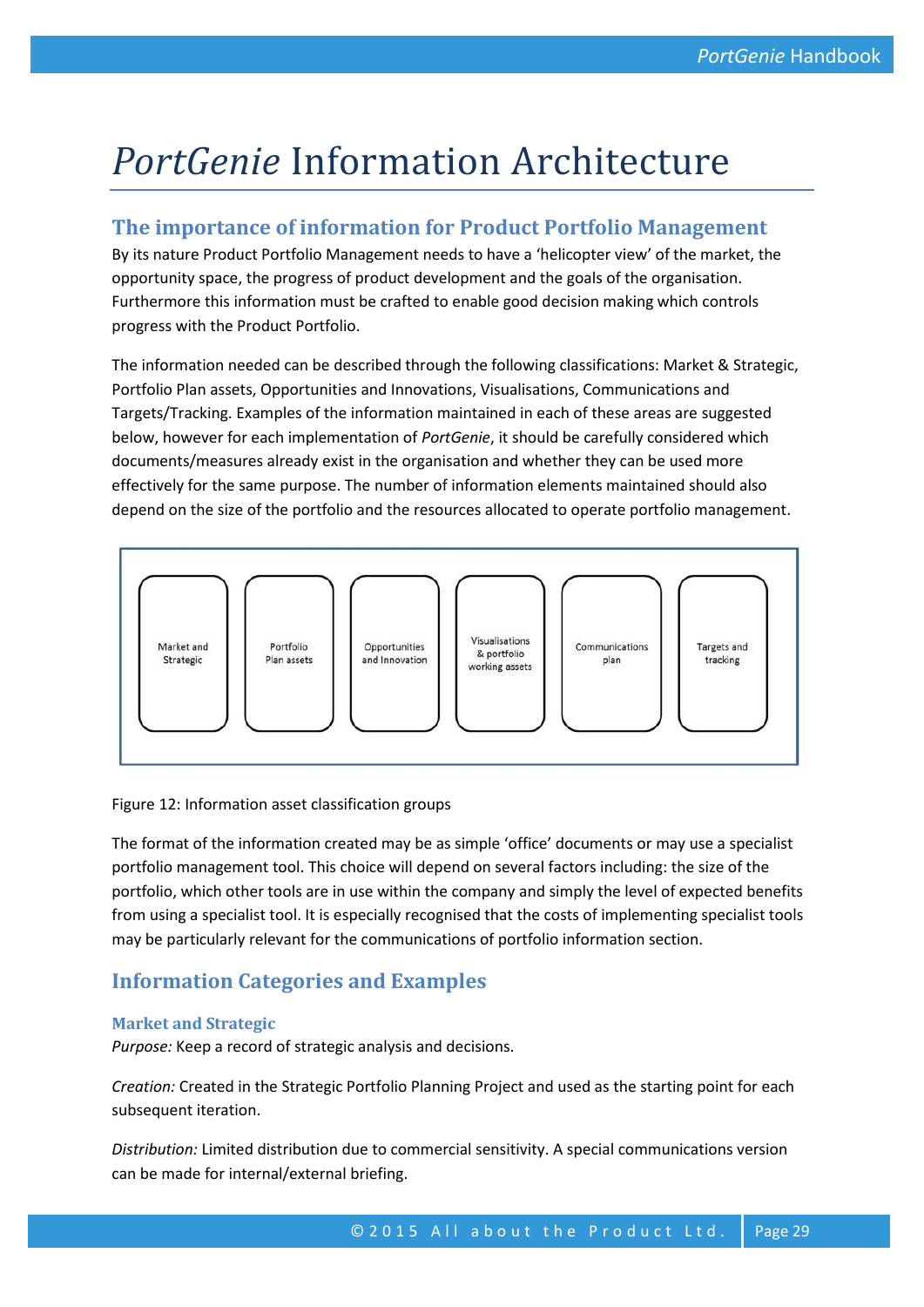*Approval:* Top level governance body approve the document.

*Format:* Typically Office documents of various types.

#### *Key Examples:*

- 1. Corporate Strategy Drivers: Distillation of key imperatives and targets for the Product Portfolio.
- 2. Market Landscape: Document of documents capturing the value opportunities in the market place and how to reach them.
- 3. Competitor Landscape: Analysis of key competitors, their likely actions and strategy to win against them.
- 4. Technology Landscape: How technology changes and shifts may affect the business.
- 5. Customer analysis: Learnings from research of what creates value for customers and the value of various customer groups.
- 6. Portfolio (product) strategy: Document recording the strategic choices taken to drive the design of the product portfolio. Also will set the strategic goals in measures appropriate for the product portfolio. Note this document does not replace any corporate strategy documentation.
- 7. Segmentation: Record of how the company chooses to segment the market opportunity.
- 8. Portfolio Architecture: Plan of how product categories/tiers will be aligned with the market segmentation taking into account how the customer selects products and the company product strategy.

#### **Portfolio Plan Assets**

*Purpose:* To demonstrate how the portfolio is delivered.

*Creation:* Initially created in the Strategic Portfolio Planning Project and updated during the portfolio management phase.

*Distribution:* Limited distribution due to commercial sensitivity. A special communications version can be made for internal/external briefing.

*Approval:* Dependent according to the level of the plan.

*Format:* Planning tools or Office documents.

*Key Examples:*

- 1. Product Roadmap: Master plan of the Portfolio intent. Initially created in the Strategic Planning Project but continuously maintained and released.
- 2. Release Plans: Short term high granularity product release information.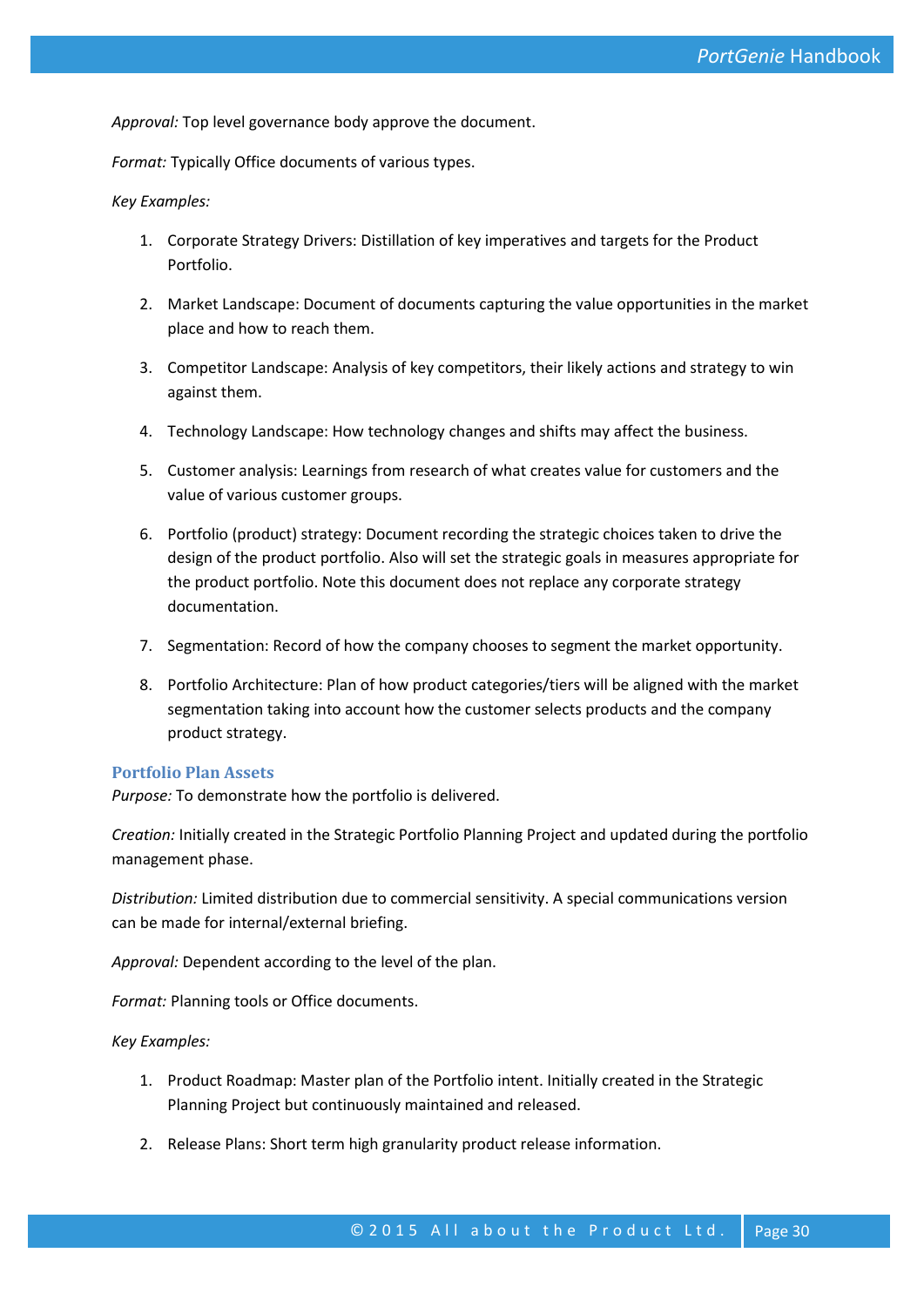- 3. Program & Project Plans: Whilst it is assumed that projects and programs have their own processes, at least the top level plans should be visible within the Product Portfolio Management information system.
- 4. Product briefs/specifications: For each product there should be an evolving document which starts from the Portfolio Architecture to set targets for the product and as development proceeds captures the detailed realisation of the product.
- 5. Resource Plans: Forward plan of how company resources (people and other) are used to determine capacity of development, marketing, production, sales etc
- 6. Go to market Plans: Plans for the launch of new product.
- 7. In market Lifecycle Plans: Plans for the on-going positioning, modification and removal of products in the market already.
- 8. Portfolio targets: A description of the targets of the portfolio which will be tracked and measured.

#### **Opportunities and Innovation**

*Purpose:* To keep a consistent record of new opportunities and innovations identified but not put into planning.

*Creation:* Initially created in the Strategic Portfolio Planning Project and updated during the portfolio management phase.

*Distribution:* Limited distribution due to commercial sensitivity.

*Approval:* Portfolio Management Team.

*Format:* Planning tools or Office documents.

*Key Examples:*

- 1. Innovation Pipeline or list: In the case where innovation is actively managed a Pipeline or Roadmap may be separately maintained. With less established innovation practices a simple prioritised list may be maintained instead. Opportunities created by technology shifts and changes should be captured here.
- 2. Variant Opportunities: Identified versions of existing products which can be made but outside the current plan.

#### **Visualisations & Portfolio working assets**

*Purpose:* To present information in a format which enables better tracking of business performance or enables better decision making. Visualisations require additional effort from Product Portfolio Planning activities.

ined on an on-going regular basis if needed consistently or else<br>© 2015 All about the Product Ltd. Page 31 *Creation:* Either created or maintained on an on-going regular basis if needed consistently or else created for a key decision.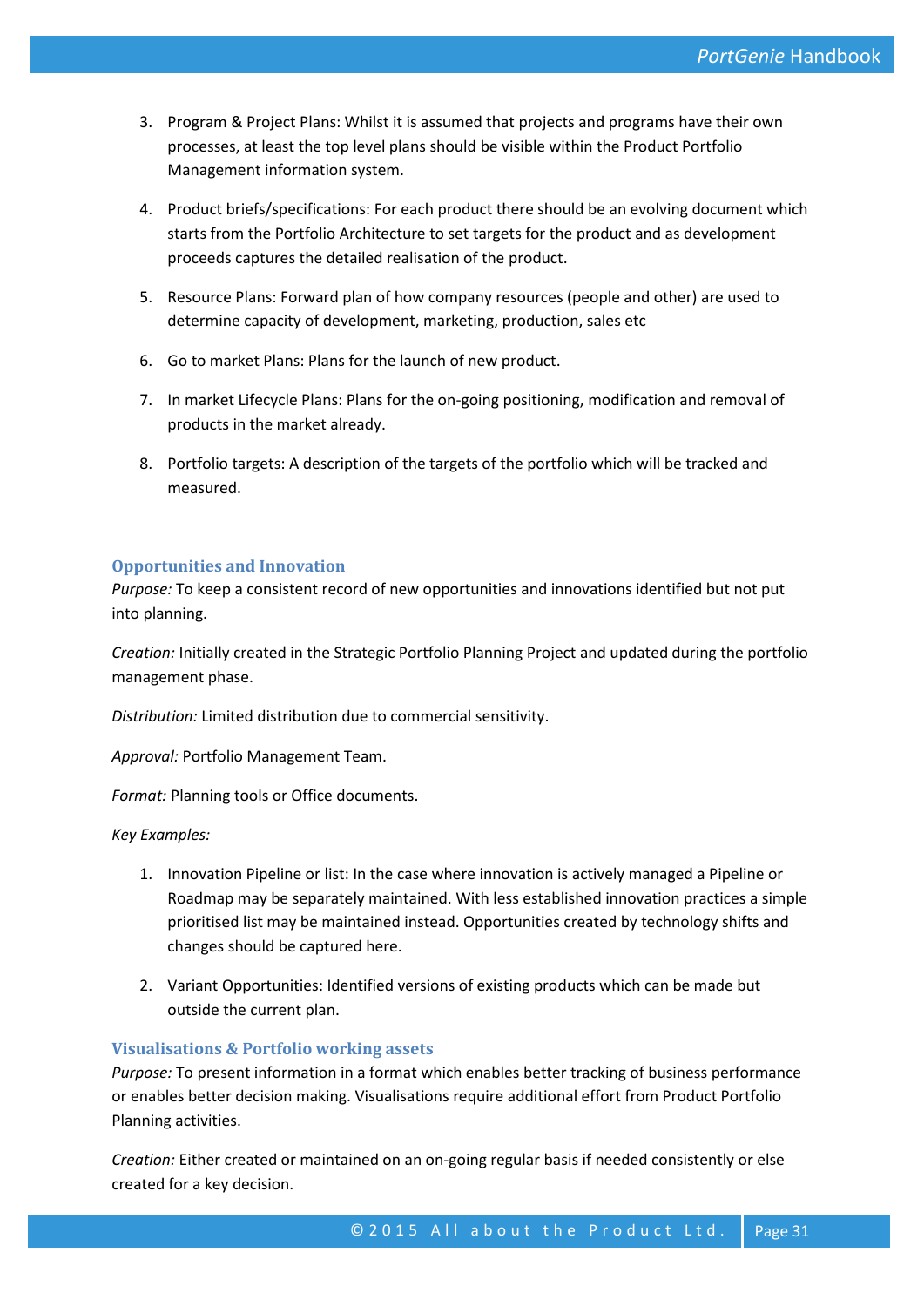*Distribution:* Limited distribution due to commercial sensitivity.

*Approval:* Dependent according to the level of the plan.

*Format:* Planning tools or Office documents.

*Key Examples:*

- 1. Risk/Reward diagrams: To aid with product selection and monitor the on-going sense on continued development/marketing.
- 2. Profitability diagrams: Evaluation of how effectively the portfolio is taking value from the market opportunity space.
- 3. Competitive Position: Illustration of how the company is performing versus key competitors

#### **Communications**

*Purpose:* To communicate intent, status and decisions to key stakeholders who may be inside the organisation (internal) or outside the organisation (external).

*Creation:* Dependent on the content, either driven by a decision event, a product event or by the calendar.

*Distribution:* Targeted distribution according to purpose.

*Approval:* Dependent according to the communication.

*Format:* Office documents or levels of visibility in a planning tool.

*Key Examples:*

- 1. Communications Visibility Policy: A document detailing the communications approach for the portfolio.
- 2. Plan/Roadmap sharing: Selected release of information for the particular target audience internal, key partners or public.
- 3. Key decision communications: Can be regular (for instance monthly according to Portfolio review timing) or driven by events.
- 4. Product Strategy Communications: Can be internal or external version of the master product strategy with information crafted for the needs of the audience while preserving confidentiality where it is important.
- 5. Communications of Priorities: Communications usually for an internal audience informing them how they should prioritise efforts.

#### **Targets and Tracking**

ons.<br>© 2015 All about the Product Ltd. Page 32 *Purpose:* To measure progress of the Product Portfolio Plan against important metrics and therefore detect deviations/enable new actions.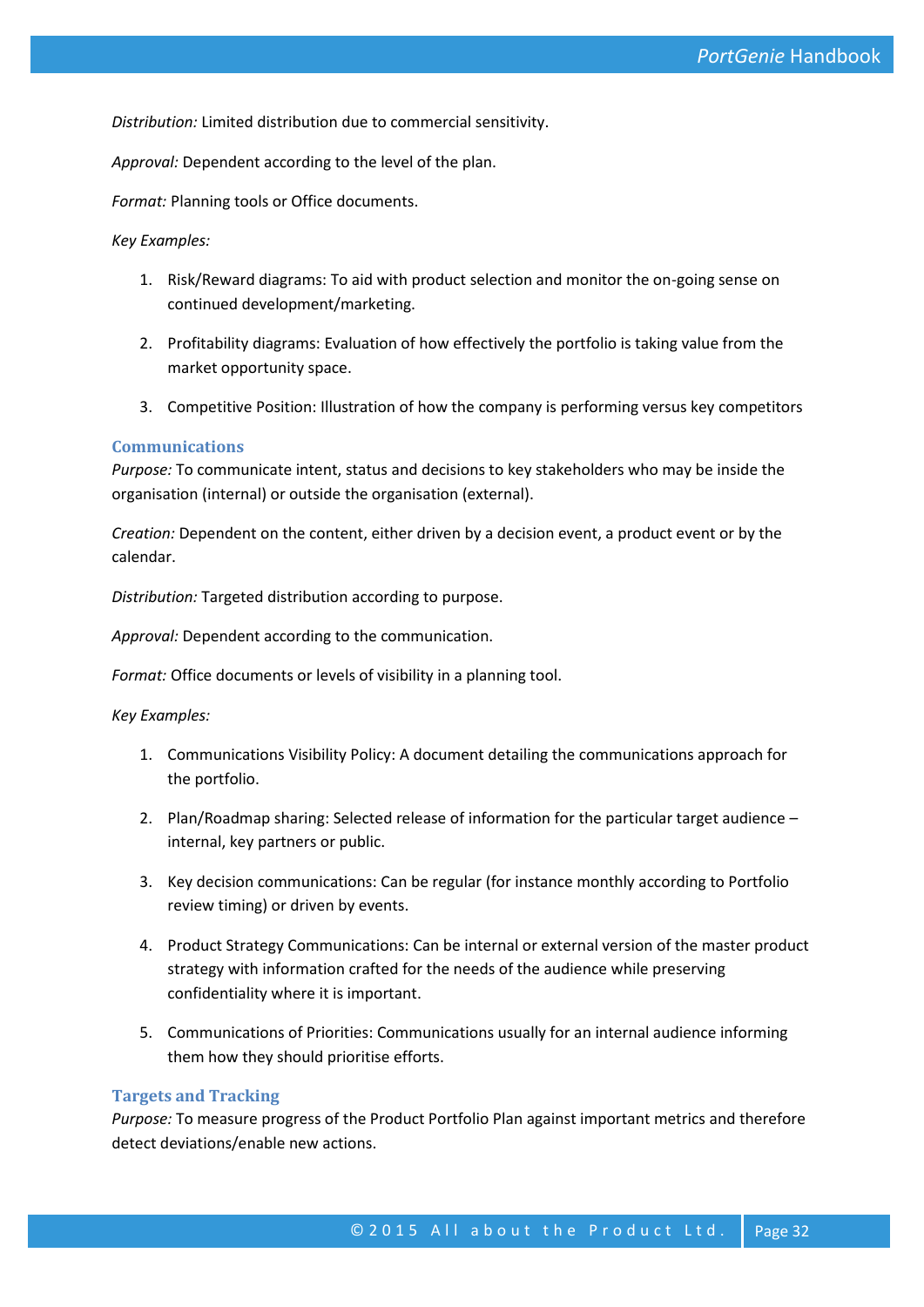*Creation:* Key targets identified as part of the strategy project, tracking results delivered periodically (typical monthly) dependent on the clock speed of the business.

*Distribution:* Limited distribution due to commercial sensitivity. A special communications version can be made for internal/external briefing.

*Approval:* Dependent according the sensitivity of the parameters being tracked.

*Format:* Planning tools or Office documents.

#### *Key Examples:*

- 1. Key financials: Especially for cases with a strong in market product line up. Internal costs should also be tracked.
- 2. Measurement against Key Performance Indicators (KPI): Used particularly when progress is not so measurable by financials.
- 3. Risk Evaluation: On-going measure of the overall risk level of delivering the Portfolio Plan, intended as early warning of problems. Including risk logging.

Performance against own plan: Measure of how well the Portfolio Plan is being executed over time. May trigger new actions or be used simply as a measure for process improvements.